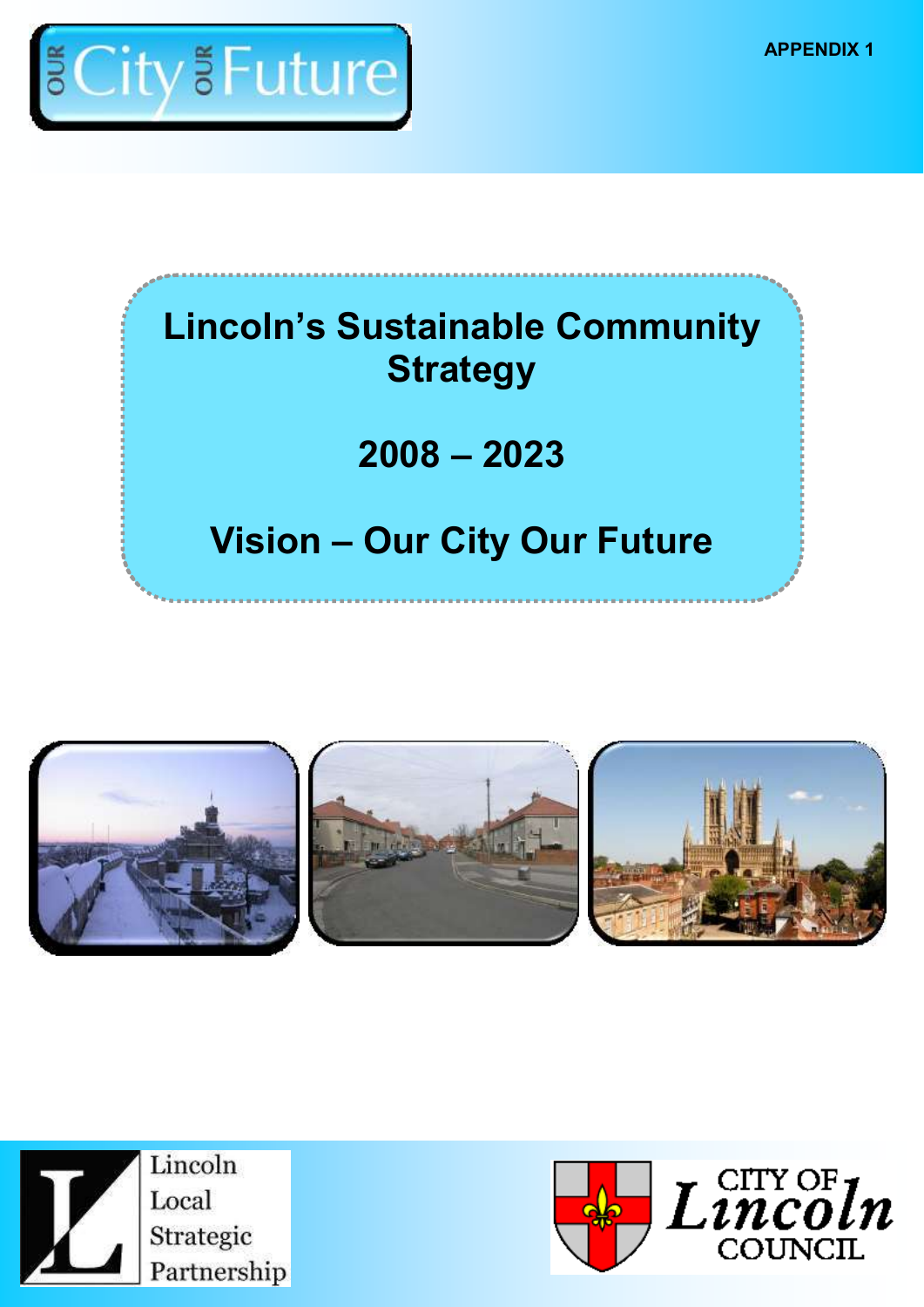

### **FOREWORD**



Lincoln is a fine historic city with a history of settlement of over 6000 years. It is the county city for Lincolnshire and is one of the five major cities in the East Midlands alongside Derby, Leicester, Northampton and Nottingham. Throughout its long history, Lincoln has faced many challenges and it has grown to the city that we know today. It is a city that is held in the affection of its residents, those who look to it as a local centre as well as those who come here to visit.

In spite of the attractive external appearance of our city, there are many issues to be faced including climate change, health inequalities, educational attainment, unemployment and economic challenges and an ageing infrastructure. Lincoln is now responding to significant growth by providing new jobs and new homes to accommodate the growing city population and those who look to Lincoln as their city. Our priority is to ensure that the growth helps the city address its ageing

infrastructure needs, benefits existing communities and helps the city to adapt to climate change.

To help us in achieving these challenges, the Lincoln Local Strategic Partnership was formed in 2001 of representatives from the public, private, community and voluntary sectors. It set out to agree a shared vision for the city and work together to deliver that vision through the development and delivery of the Sustainable Community Strategy. A long-term vision firmly based on local needs, underpinned by a shared evidence base informed by community aspirations. That vision is set out in this document alongside the key priorities for change.

Councillor Darren Grice *Leader: City of Lincoln Council Chairman: Lincoln Local Strategic Partnership*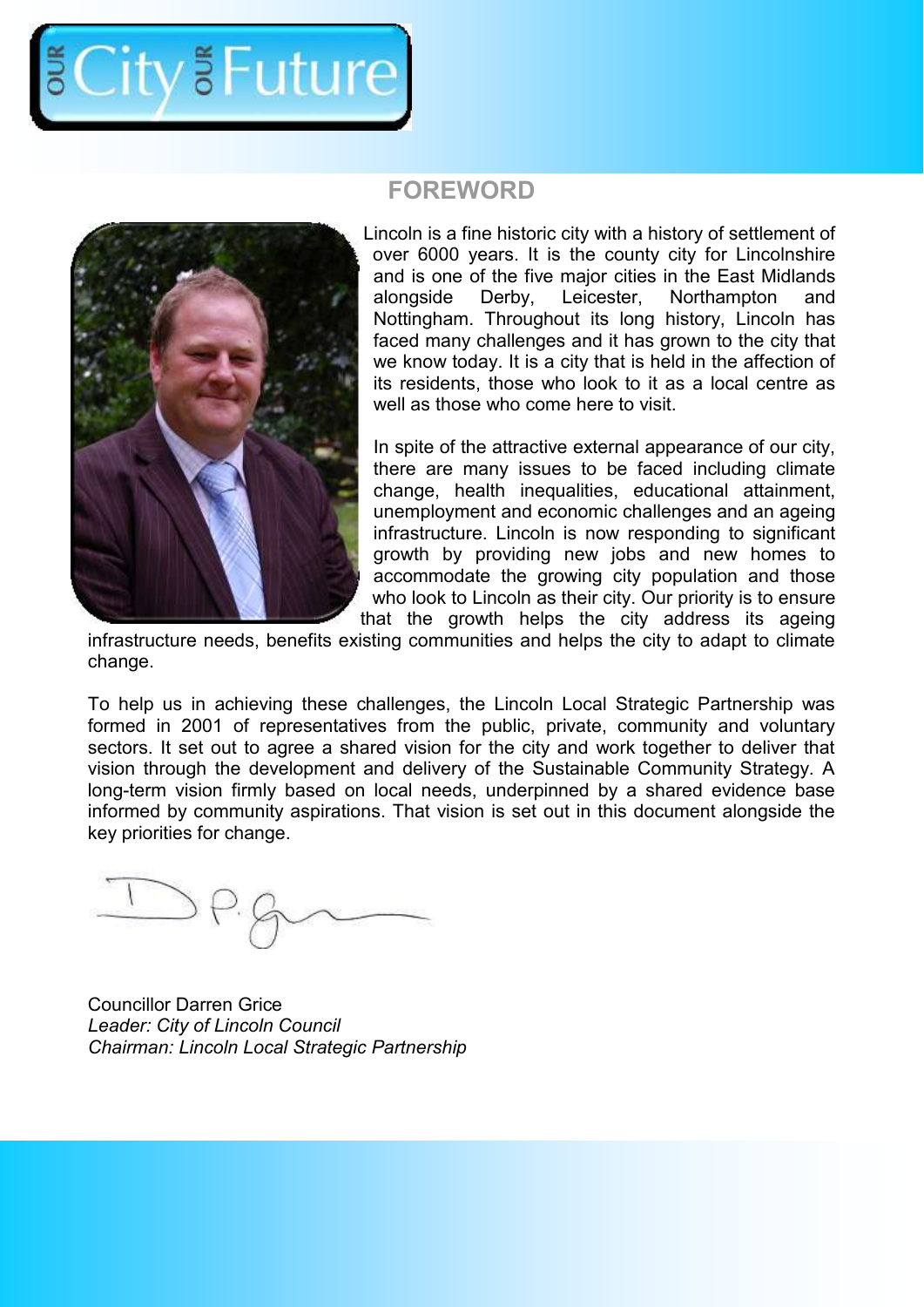

# **OUR VISION – Lincoln in 2020**

#### *A well-run, creative city of sustainable neighbourhoods and ambitious people, which is internationally renowned for its culture, economy, and special character. Lincoln is a great place to live and work that unlocks the potential in all people and all places and provides an enviable quality of life.*

Lincoln is one of the England's most important historic Cities. It continues to change and develop its key role as a principle urban area at the heart of rural Lincolnshire. It's image as a quiet historic city doesn't reflect the reality of a major urban centre serving a population of over 300,000 in its Travel to Work area. New investment including the University of Lincoln has started to revitalise the city centre after years of industrial decline. However, Lincoln has great potential to grow further to provide a better quality of life for its residents and visitors, and to help tackle existing problems, such as the significant concentrations of multiple deprivation in parts of the city.

The growth required to meet housing, economy and infrastructure needs must be balanced with the need to protect and enhance the natural and built environment, also the need for a responsible approach to water management, minimising harmful C02 emissions and the use of finite resources.

#### **This document describes:**

- Our City, a City belonging to all those who live and work in it and its history.
- Our Future, how we see the city developing.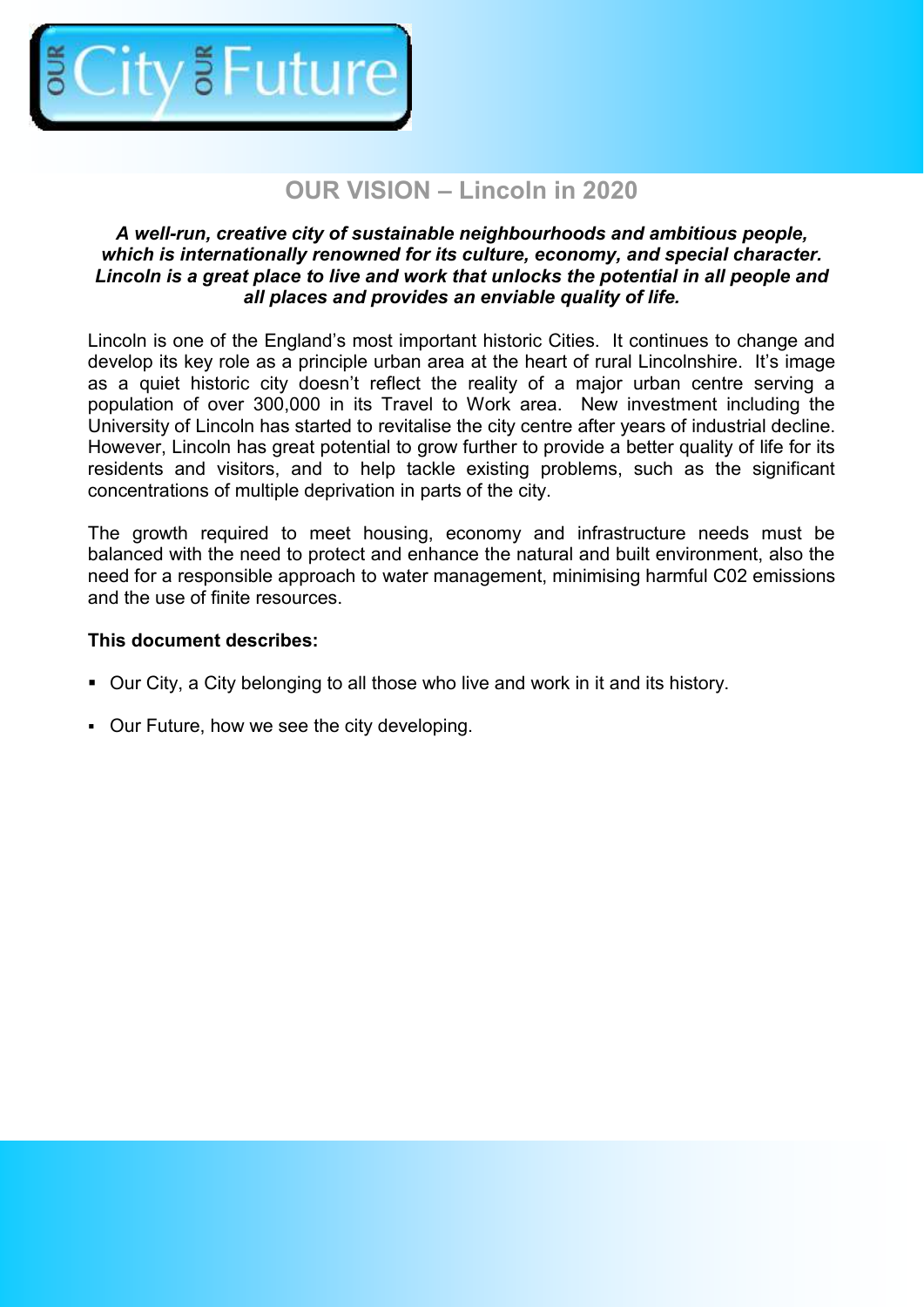

## **How will we get there?**

Lincoln is faced with a number of key challenges to which it needs to respond within the life of this strategy. There are three interlinked strands to the strategy required for addressing these challenges:

#### **Strengthening Lincoln's role as a regional centre:**

To sustain and develop the role of Lincoln as an important centre for the county and region, and address the need for investment in the services and infrastructure required.

#### **Developing Lincoln as a sustainable city:**

To support the needs of new residents and the need for growth and investment in housing provision and associated infrastructure and services.

#### **Targeting our neighbourhoods and regenerating our communities:**

To ensure that the needs and priorities of the existing residents are addressed at a neighbourhood level.

Significant progress has been made by the LSP to establish a robust evidence base. This, when considered alongside the views of residents, has enabled us to identify a set of key issues which need to be addressed in order to realise our vision.

- Our Children and Young People– Aspiration and achievement.
- Our Health Health inequalities.
- Our Economy Sustainable economic growth.
- Our Environment Climate change and environmental sustainability.
- Our Safety Crime and community safety.
- Our Neighbourhood Our communities.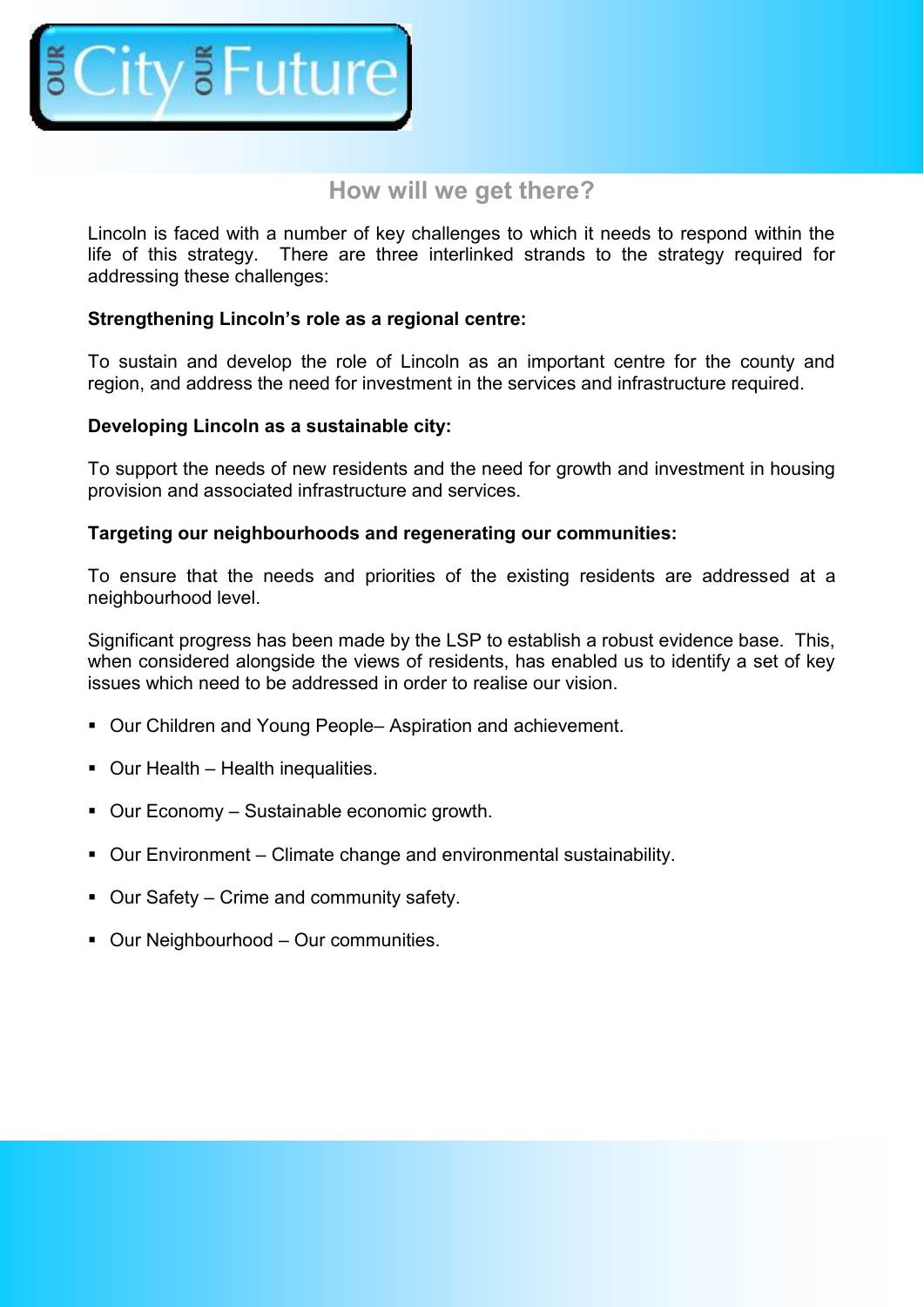

# **OUR SHARED VALUES**

The following values and principles underpin the work of LSP and the sustainable community strategy:

- We will promote and work within the true spirit of partnership, to agree priorities and share responsibilities and resources for the benefit of Lincoln residents.
- We seek to work with individuals and communities to ensure there are opportunities for participation and engagement in the development, delivery and monitoring of our strategy and delivery plans.
- We aim to work in target areas where there are particular problems to ensure improvements benefit all residents and that the opportunities to participate in this vision are open to all.
- We embrace the diversity which exists within the city and will work to ensure excellent relationships with communities enabling all groups to engage and encourage strong community cohesion.
- We will commission activity which is innovative, engaging and will look to a range of providers, in particular where there are opportunities for developing the voluntary and community sector.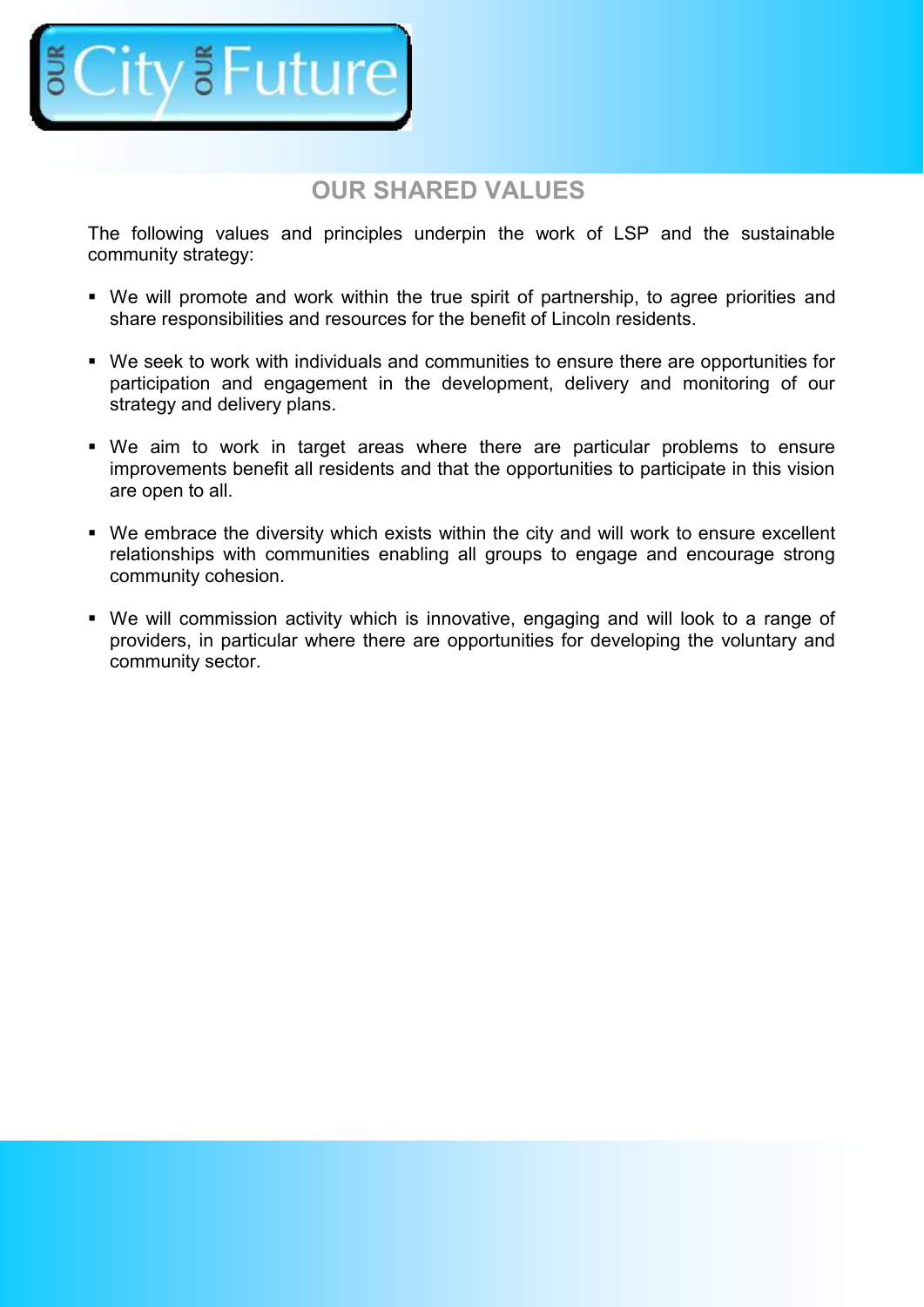

## **OUR CITY - OUR PAST**

Lincoln, until the mid 1800's was a small market town, transformed by the arrival of the railway in 1846, into a pioneering engineering city. The consequent rise in population led Lincoln, as with many other industrial cities, to become dirty, overcrowded and unsanitary.

Throughout the 1920's and 30's the first social housing was built in Moorland and St Giles to ease the housing problems in the city. This period of growth enabled Lincoln to make a significant manufacturing contribution to Britain in the inter-war years.

The post war period lead to economic decline, particularly the demise of the manufacturing and heavy engineering sectors with a continued growth in the demand for and supply of social housing. Birchwood replaced the former RAF Skellingthorpe and the Ermine estates met the demand for new homes in the city.

Factory closures and migration from the city left areas of derelict land and increased levels of unemployment among workers with skills in manufacturing and engineering. A conscious effort to attract new industries needing these skills became the central theme of the Cities economic growth strategy. It had some success in attracting firms such as Siemens and Marconi.

Lincoln was one of the first areas to gain conservation area status in 1967, which helped to preserve its historic core, which has attracted many visitors from the UK and abroad. This has assisted in diversifying Lincoln's economy away from its reliance on traditional engineering industry towards the service sector.

Following this considerable housing and population growth and significant shifts in the economy, the focus turned to the regeneration of the city centre. The city's retail core was changing due to the growing demand for bulky goods leading to development of the Tritton Road retail park. The Waterside shopping centre opened in 1991 and the new shopping development on the former St Marks railway station site in 1996.

This reflected the increased role of service industries and the retail sector. In 1996 the University of Lincoln opened, which symbolised one of the most significant and far reaching developments the city had experienced so far. It impacted upon every aspect of city life, ranging from the physical landscape to the social and economic life of the city. The demand for a vibrant night time and leisure based economy increased and led to major re-development with more cinema screens, restaurants and bars, particularly around the Brayford pool area.

More recently the cultural and entertainment sectors have had considerable investment. The refurbished Drill Hall reopened in 2004, the Collection in 2005, the Engine Shed in 2006 and the New Arts Centre in 2008. In addition, our attention has now begun to turn to several estates and neighbourhoods in the city.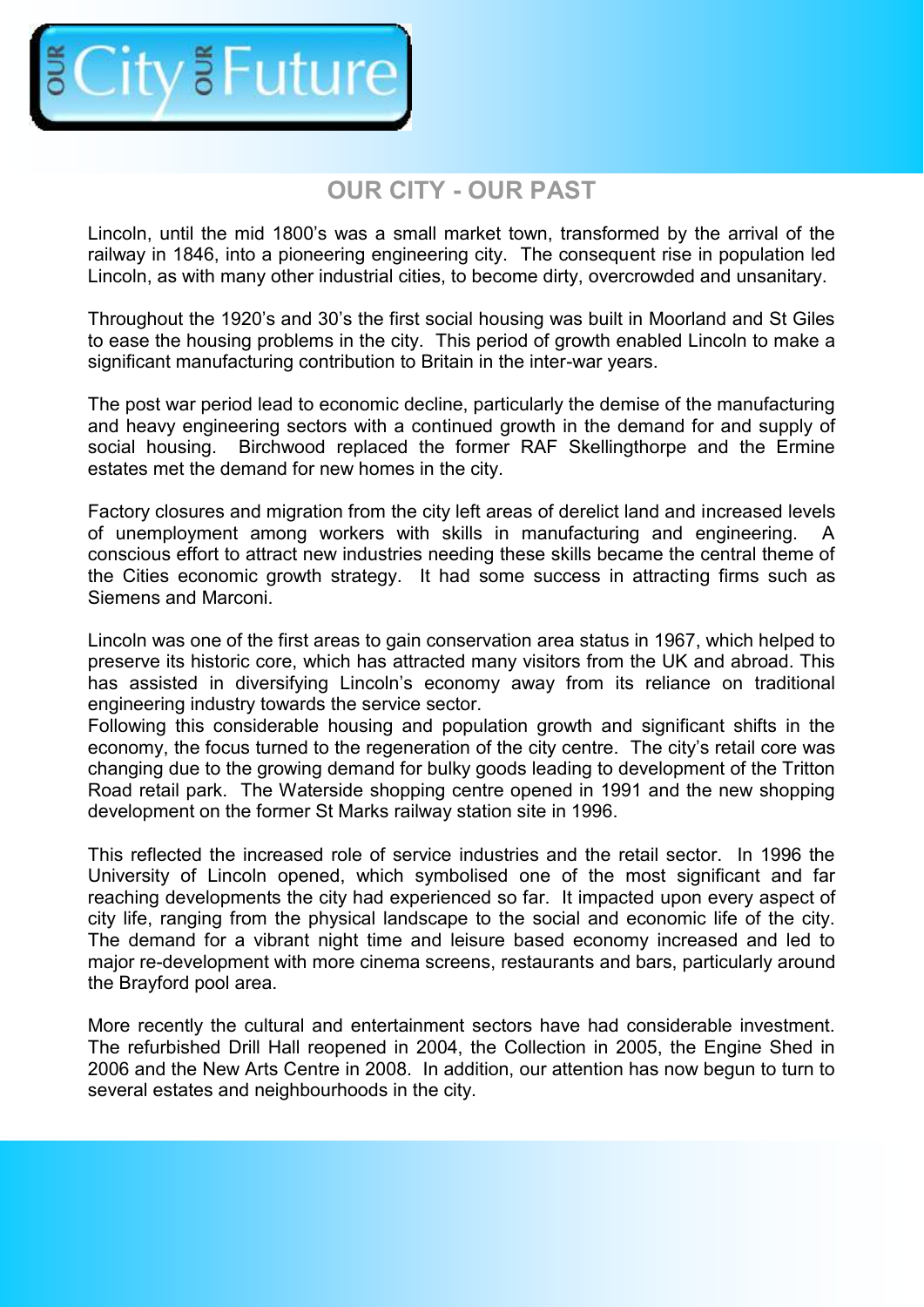

The city's cultural diversity is increasing, as we welcome the skills of migrant workers and attract a wide range of international students to study further and higher education.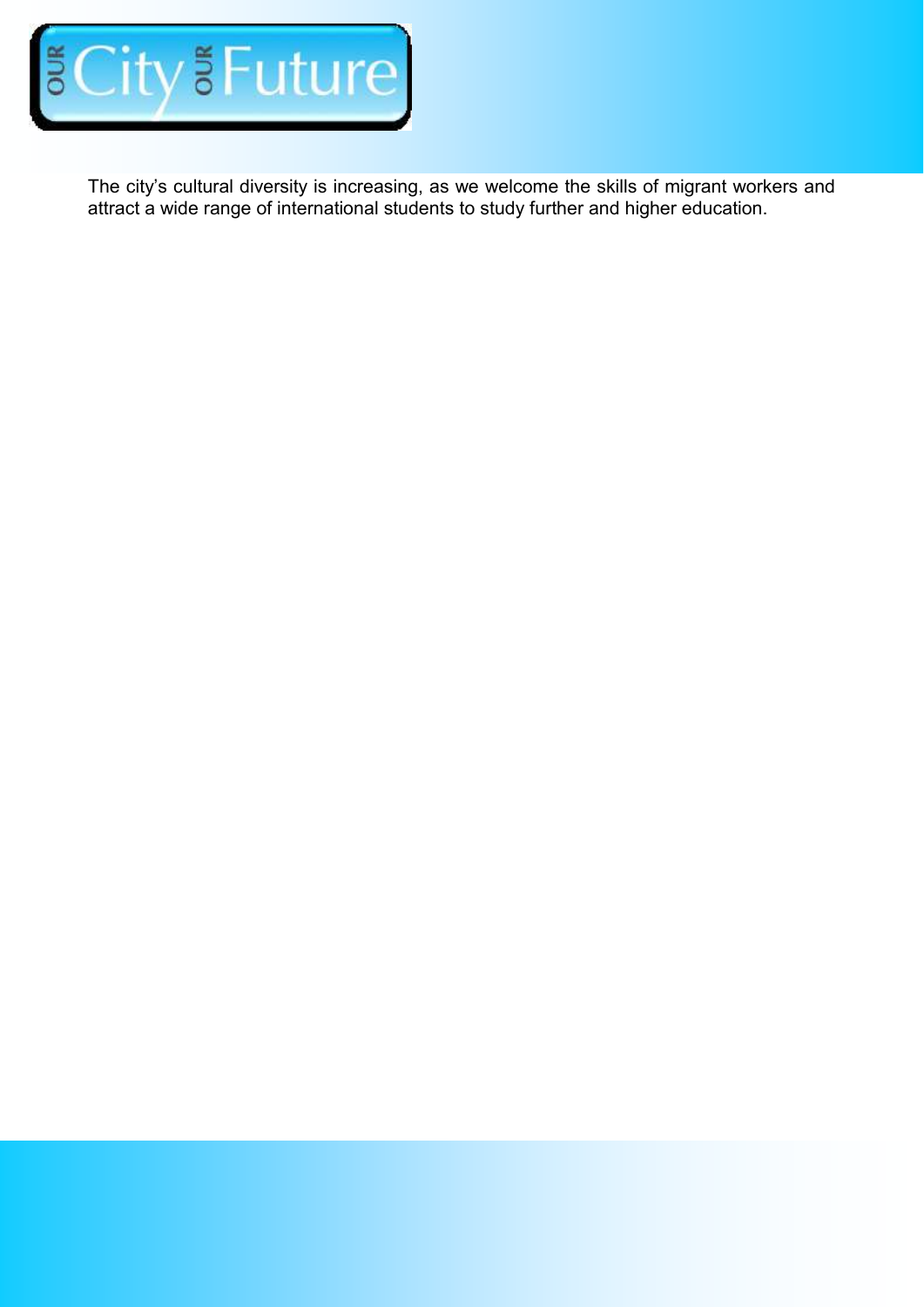

# **OUR PRESENT**

As the county city, Lincoln provides employment, retail and leisure provision for the wider area. It also provides the main General Hospital and Headquarters for many County Council, Constabulary and National Health Services functions.

#### **A Snapshot of Lincoln in 2008…**

- The city of Lincoln covers an area of 38 square kilometres.
- A city rich in history with unique access to plentiful green open space that has now become one of only eight exclusive British Heritage Cities.
- The population of Lincoln was estimated to be 87,600 in 2006 and is projected to increase to 99,000 by 2026 as a result of the city's growth point status.
- Lincoln has a high proportion of its population aged between 20-29 years due to the continuing expansion of the University.
- On average a resident who works full time earns £1,088.80 less per year than someone who works full time in Lincoln but does not live here.
- In 2005 there were 58,000 jobs located in Lincoln, this equates to 1.03 jobs per person of working age which is far higher than the rate of 0.80 and 0.84 jobs per working age person evident in the East Midlands and Great Britain respectively.
- The average house price in Lincoln was £158,678 in the last quarter of 2007. This is £9,368 below the East Midlands average and £36,307 below the UK average.
- The Indices of Multiple Deprivation indicated that there are less Super Output Area's (SOA's) in Lincoln that are deprived in multiple domains in 2007. In 2004, 17 out of Lincoln's 57 SOA's were in the top 20% most deprived in England but in 2007 15 SOA's featured in this percentile.
- A spearhead area with health inequalities not only between the district and the county but also between Lincoln wards. Life expectancy is affected by high rates of premature mortality, particularly caused by cancer and cardiovascular disease and in turn poor lifestyles.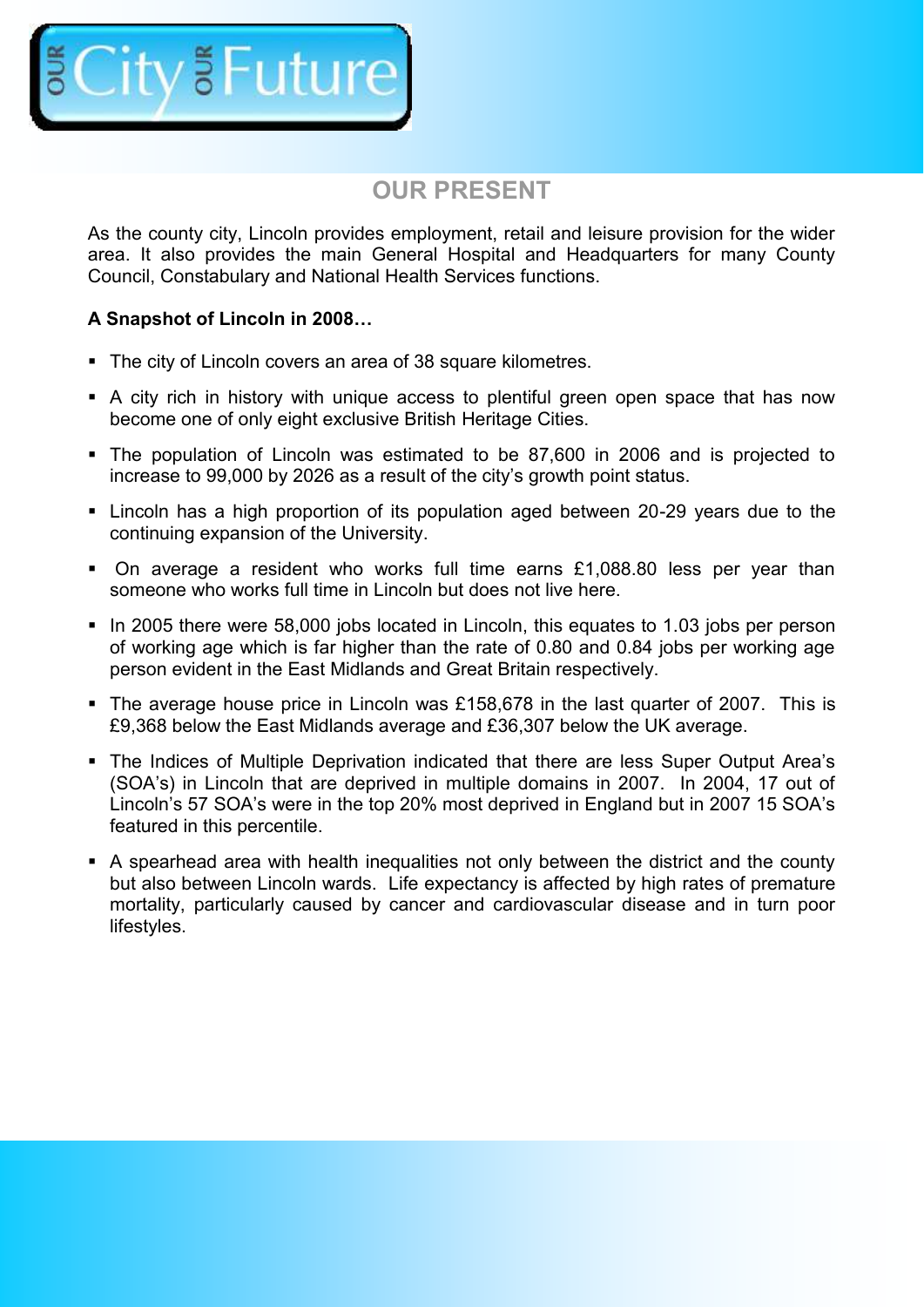

# **Our Future**

#### **Imagine Lincoln in 2020 …**

- It is one of Britain's most popular cities providing an excellent quality of life for all its residents and meets the needs of citizens from a wider area through its role as a regional centre.
- Cohesive and diverse communities in which people feel safe night and day that enriches Lincoln.
- A hugely popular tourist destination attracting visitors from all over the world.
- An expanding university with opportunities for graduates who wish to stay and work in the city.
- A workforce, which has both the skills and opportunities to support a prosperous economy.
- A sustainable city made up of sustainable neighbourhoods with excellent access to services, affordable housing, new jobs and recreation opportunities.
- New jobs have been created through the new urban extensions and development of new sectors.
- Incomes are equal to or higher than the National average.
- **People are living longer and enjoying healthier lives irrespective of where they live** in the city.
- A high quality environment of well maintained and managed historic and natural environmental assets, with good public access to the surrounding countryside.
- Attainment levels are consistent with the best in the county moving performance well above the national average.
- Residents and organisations are aware of the important role they play in reducing the city's impact on climate change.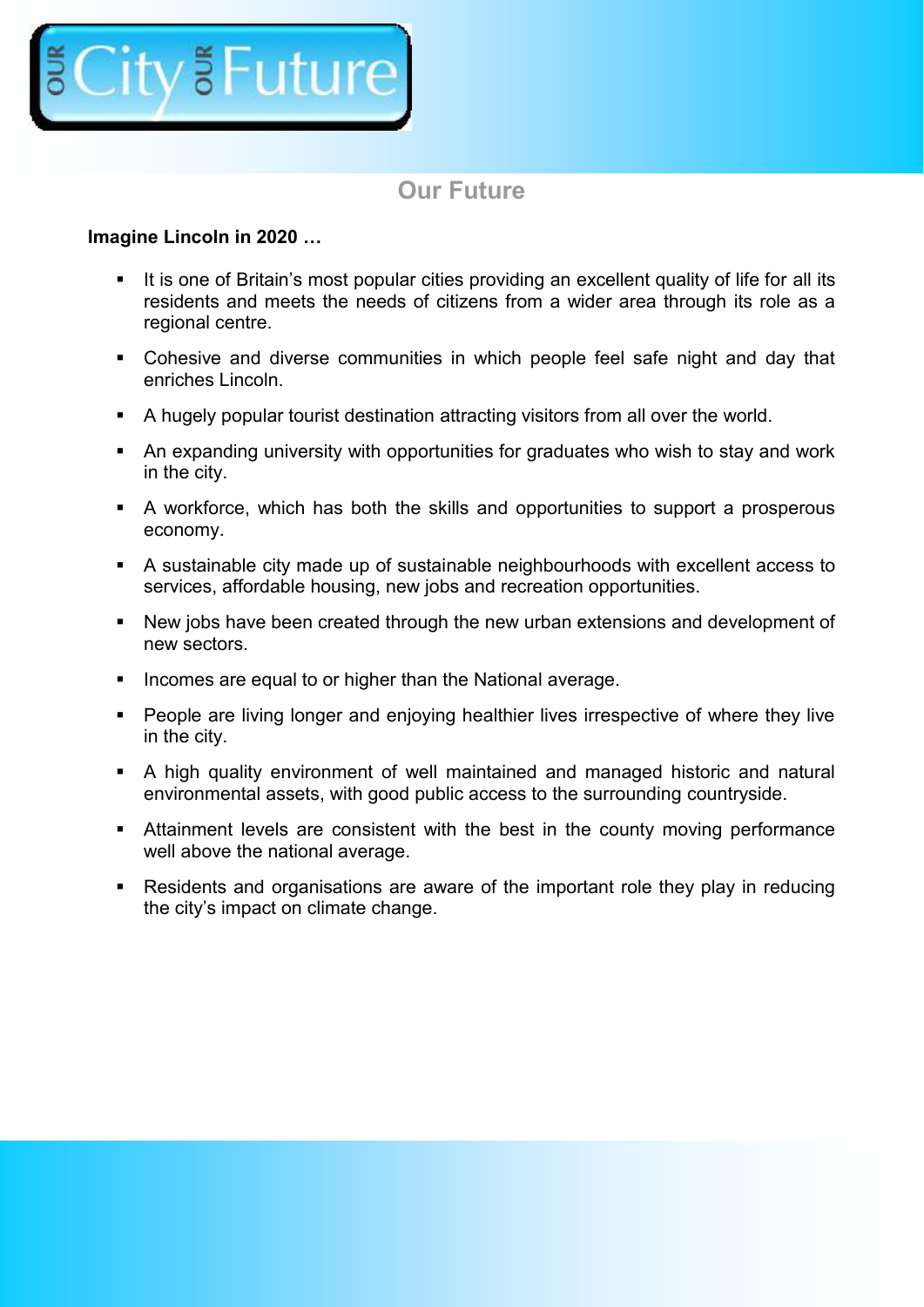

# **OUR STRATEGY**

#### *Strengthening Lincoln's role as a regional centre; to sustain and develop the role of Lincoln as an important centre for county and region, and address the need for investment in the services and infrastructure required.*

Lincoln is one of five Principal Urban Areas (PUAs) in the East Midlands as part of a growth strategy that focuses new housing, jobs and services where they can support urban regeneration and maximise sustainability. Lincoln was designated a New Growth Point in 2006, to help deliver this objective, linked to the Government's National agenda to increase housing supply. Within this context, Our City Our Future outlines a strategy that will harness growth to address the city's problems while conserving and enhancing its natural and built heritage.

Lincoln is a relatively compact but growing city located at the heart of Lincolnshire in the East Midlands region. The city is probably best known for its outstanding heritage assets, including its Roman monuments and medieval cathedral. However, Lincoln is also a significant centre within Lincolnshire for population, services and jobs, providing facilities and opportunities for the surrounding area and the sub region as well as its own communities.

Enhancing and growing Lincoln city centre to fulfil its role as the core Principle Urban Area is key to maintaining Lincoln's importance as one of the main service centres for Lincolnshire and the sub region. Indeed Lincoln services the needs of well over 300,000 people, living in and around the city, who travel in for work, shopping and leisure activities. Pursuing a strategy of city centre regeneration will support Lincoln as a main service area, and will also provide for the needs of the city's residents and the surrounding area.

In terms of its location within the county, Lincoln's neighbours include the rural Districts of North Kesteven, to the south, and West Lindsey, to the north. Tight administrative boundaries offer only limited room for growth within the city's borders and therefore the realisation of a vision for Lincoln in 2023 must take into account working closely with neighbouring districts.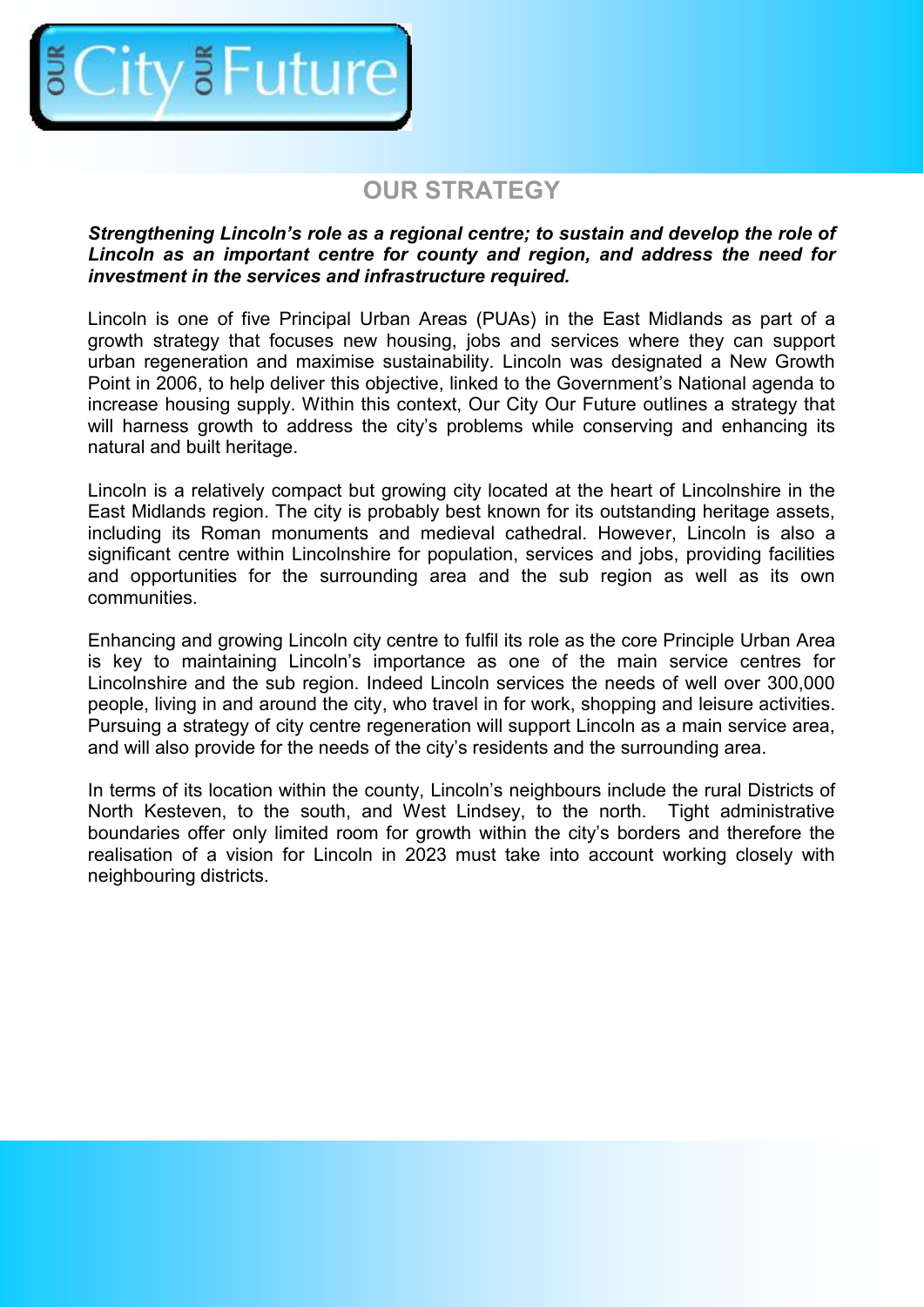

#### *Developing Lincoln as a sustainable city; to support the needs of new residents and the need for growth and investment in housing provision and associated infrastructure and Services.*

Working closely with partners, including neighbouring districts new development will be encouraged on brown field sites and through sustainable urban extensions. These new developments will aim to provide:

- Approximately 28,300 new dwellings from 2001-2026 in the Lincoln Policy Area, including 13,100 dwellings within the city.
- **Increased affordable housing.**
- New developments focused on sustainable urban extensions.
- New infrastructure to support Lincoln's growth and green infrastructure (green wedges).
- Growth, inward investment and diversification of Lincoln's economy.
- A positive contribution to carbon reduction, which maximises the existing strong ecological characteristics of Lincoln.
- Reduction in greenhouse emissions from transport and energy.
- Water management systems that reduce the risk of flooding and make the best use of the water resource and enhance the environment for the overall benefit of the city.
- Protection and enhancement of Lincoln's environmental characteristics with its unique sense of place.

#### **How will the growth benefit and improve communities?**

The amount of development will enable a number of opportunities and new choices:

- It will provide new quality homes and affordable housing so that existing residents can afford homes in the city.
- An improved transport network will reduce congestion and make travelling throughout the city easier and reduce pollution.
- The economic benefits of the growth will mean that investment in new job sectors will increase job opportunities. This will raise incomes and support better shops and offer greater retail choice.
- The sustainable urban extensions will contribute to the city's infrastructure in terms of health, schools and leisure provision.
- The development will facilitate a new sub regional country park increasing accessibility to open space encouraging healthy lifestyles.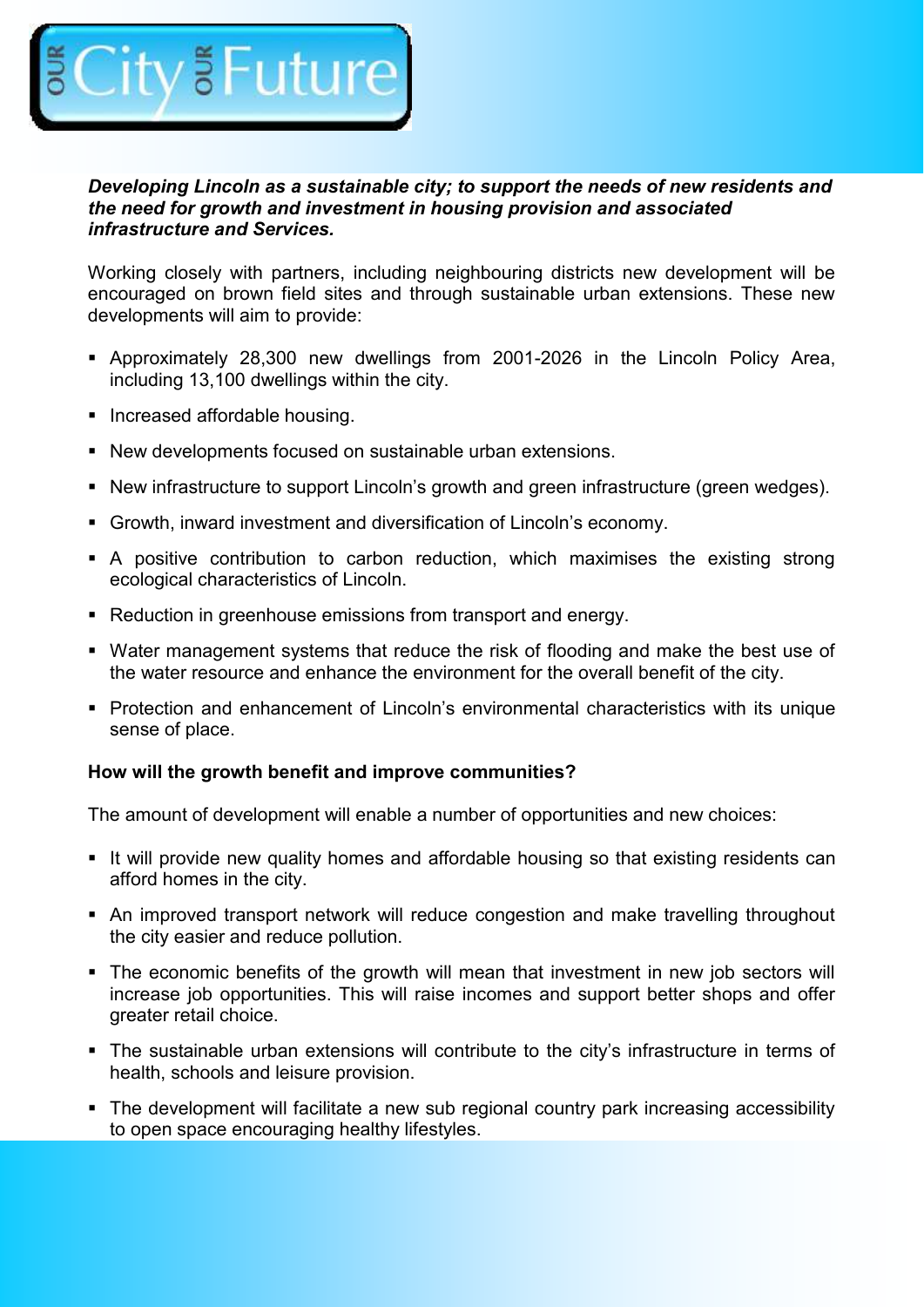

- Other environmental benefits will include reduced flood risk through maintaining the city's flood defences to adapt and protect the city from flooding.
- The development will provide an opportunity to ensure that there is security of energy supply for the city.

The Council's emerging Local Development Framework is the spatial strategy for the city and it will be one of the key delivery mechanisms of our vision and the supporting strategy. Its role will be to deliver the spatial aspects of the vision and provide a framework for new development within the city.

Delivery of the City Centre Masterplan will ensure this is realised. Considerable regeneration of the city centre has already taken place since the arrival of the University. A continued focus on the regeneration of brown field sites, diversification of the city centre economy and increasing the connectivity and accessibility within the city centre and the surrounding neighbourhoods will contribute to the improvement of the priorities for the city.

#### **Affordable Housing and Homelessness**

- The 2007 Strategic Housing Market Assessment stated that there was a need for approximately 289 affordable homes to be built in Lincoln per year.
- The number of households in temporary accommodation has risen 85% between 2003-2006.
- Evidence shows that someone who lives in Lincoln will earn £1,067 less than someone who works in Lincoln suggesting a real need for affordable housing.
- There are a high number of Houses of Multiple Occupation (HMOs) in Lincoln in Lincoln.
- The Private Sector Housing Condition Report published in 2006 showed 8% of all private sector dwellings in Lincoln are or potentially are HMOs compared to only 3% of dwellings in England. In fact in 2006 it is estimated Lincoln had 2,368 HMOs whilst neighbouring districts West Lindsey and North Kesteven had 240 and 16 respectively.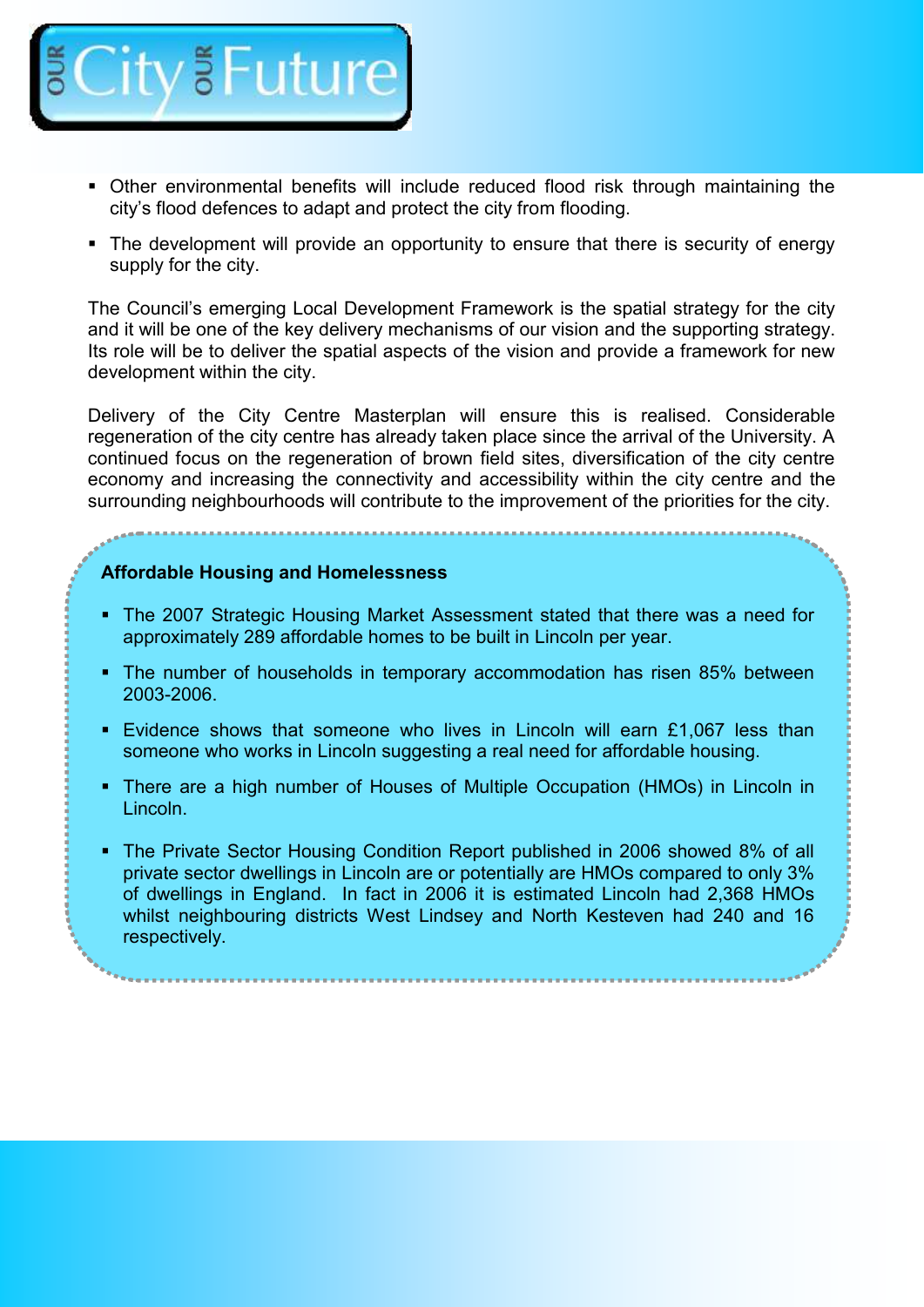

*Targeting our neighbourhoods and regenerating our communities; To ensure that the needs and priorities of the existing residents are addressed at a neighbourhood level with a clear focus on resident engagement and targeting resources to priority areas.*

The city of Lincoln will be a sustainable city consisting of sustainable neighbourhoods. The Strong and Prosperous Communities White Paper published in October 2006 aimed to promote empowered and prosperous communities, recognising that local authorities have a key role in shaping neighbourhoods at grass roots level by means of community engagement and localised service delivery.

There are two Neighbourhood Management areas in Lincoln putting residents at the heart of identifying and responding to needs for the area. In Lincoln, the focus on a neighbourhood working approach to social and economic regeneration, building on the lessons learned from these existing projects will enable us to narrow the gap that exists not only between the district and the county but between neighbourhoods themselves, thus reducing the differences in life expectancy, educational attainment and other key issues.

We will work to develop appropriate neighbourhood working arrangements across all the Cities neighbourhoods. These arrangements will look different in different areas and the first stage of this work is to identify what will work for different neighbourhoods. This is seen as the key to delivering improvements and narrowing the gaps in health, education, crime, anti-social behaviour and the economy. It enables the delivery of district and county wide programmes at a neighbourhood level.

Working at neighbourhood level will create sustainable neighbourhoods; empower local people to have a greater voice and influence over local decision-making; reduce the differences in outcomes between our neighbourhoods and ensure people from different backgrounds and cultures not only get on well together but have equal access to local services.

The Indices of Multiple Deprivation 2007 highlighted that 15 of Lincoln's 57 Super Output Areas (SOA's) are within the top 20% most deprived in the whole of England. There is one SOA within the top 10%, three within the top 5% and one within the top 1% most deprived by multiple domains. A better quality of life for all Lincoln's residents will only be achieved by ensuring that mainstream services take the opportunity to deliver at neighbourhood level, thereby targeting resources to priority areas.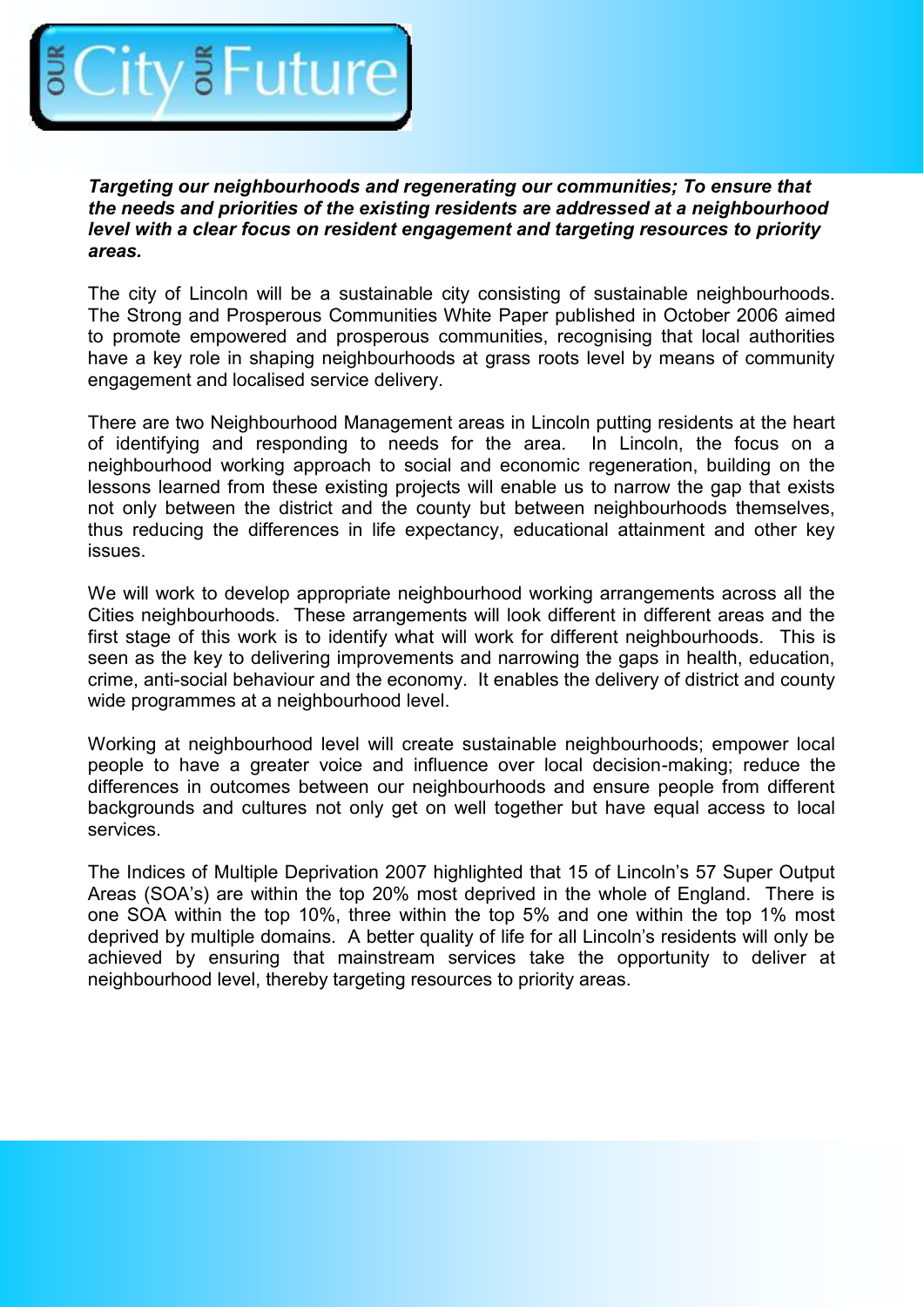

#### **Community cohesion**

- National Insurance registrations and GP registrations show a large increase in the number of economic migrants into the City. For example, National Insurance registrations for overseas nationals have increased from 340 in 2002/2003 to 1,330 in 2006/2007. This is a 74% increase in the last 4 years.
- The number of students has expanded alongside the ongoing development of the university to reach 6,922 full and part time undergraduates and 367 full and part-time postgraduates on the Brayford Pool Campus alone in the academic year 2006/2007. The City is often a very different place in term time compared to outside of it, this has more of an impact upon particular neighbourhoods where student accommodation and facilities are concentrated.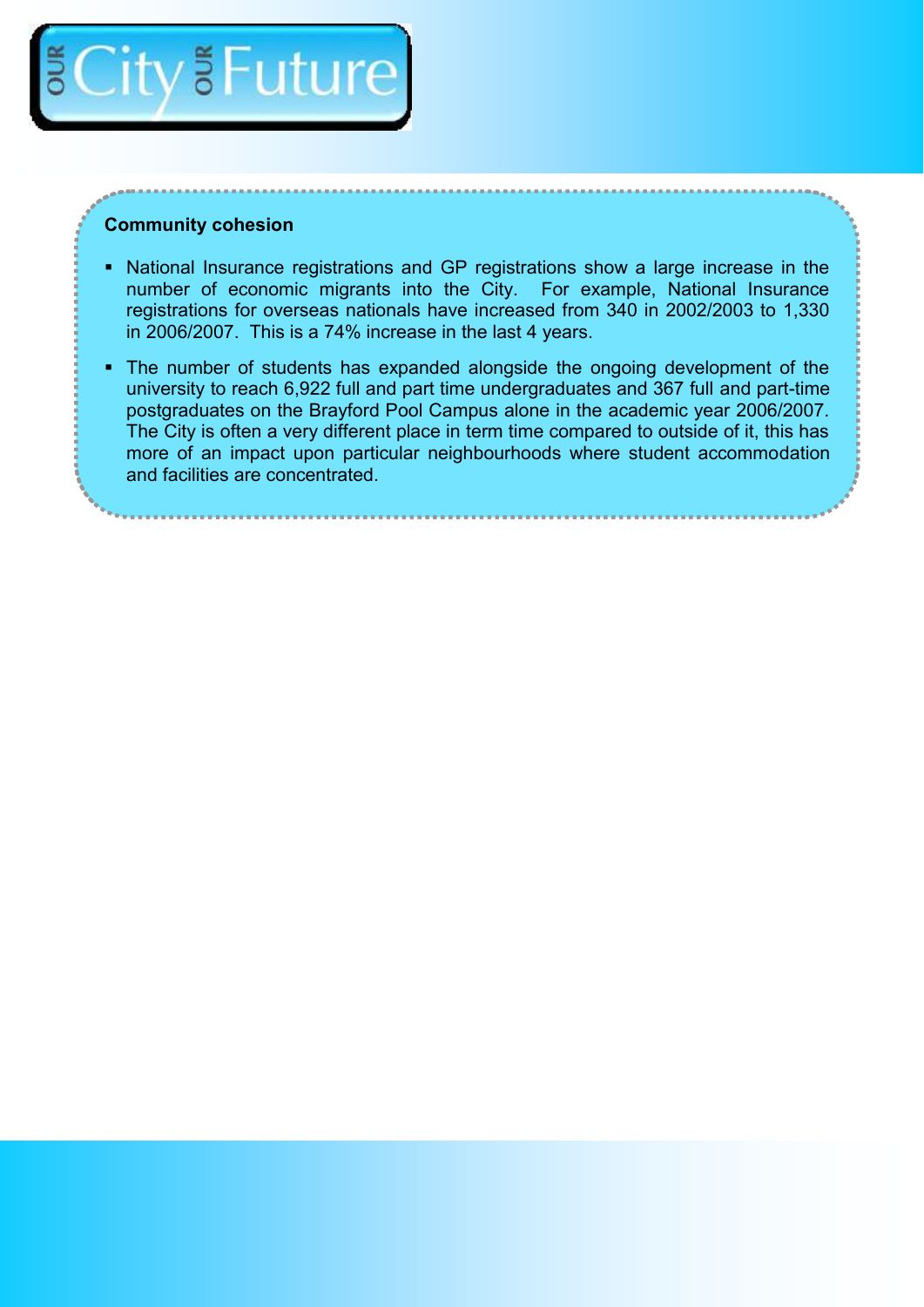

#### **OUR CHILDREN AND YOUNG PEOPLE Aspiration and Achievement**

**Objective:** To narrow the gap in educational attainment between Lincoln and the rest of the county.

### **Key issues**

#### **Variation in key stage results across the city:**

- **Progression between key stage 3-4 is characterised by a series of peaks and troughs** and lags behind the rest of the county and the region.
- In both English and maths results across the key stages, wards like Carholme and Bracebridge perform above the city average, whilst Moorland, Glebe and Abbey perform below.

#### **Low self esteem and low aspiration:**

- Relatively high numbers of young people are not in education, employment or training (NEET) compared to the rest of the county and wider areas. They tend to be situated in particular neighbourhoods across Lincoln.
- Lincoln has a larger proportion of people in the NEET group than the rest of the county and much of the East Midlands.

#### **High levels of teenage pregnancy:**

 Between 2003 and 2005 the teenage conception rate in Lincoln was 60.6 per 1,000 of the female population aged 15-17 years, far higher than the county rate of 38.2 per 1,000. In Lincoln the number of teenage conceptions was also unevenly distributed across the District.

#### **Increasing levels of pupil mobility:**

• There is a continuing upward trend in the numbers of pupils moving between educational establishments in Lincoln, particularly at primary school level. This may be due to new families moving into the area, for some of whom English may not be their first language, or changing personal circumstances.

#### **Strategy:**

 To create engaging learning and living environments that provide children and young people with a good start in life, a positive attitude to lifelong learning and with the skills to support a changing economy enabling them to achieve their full potential.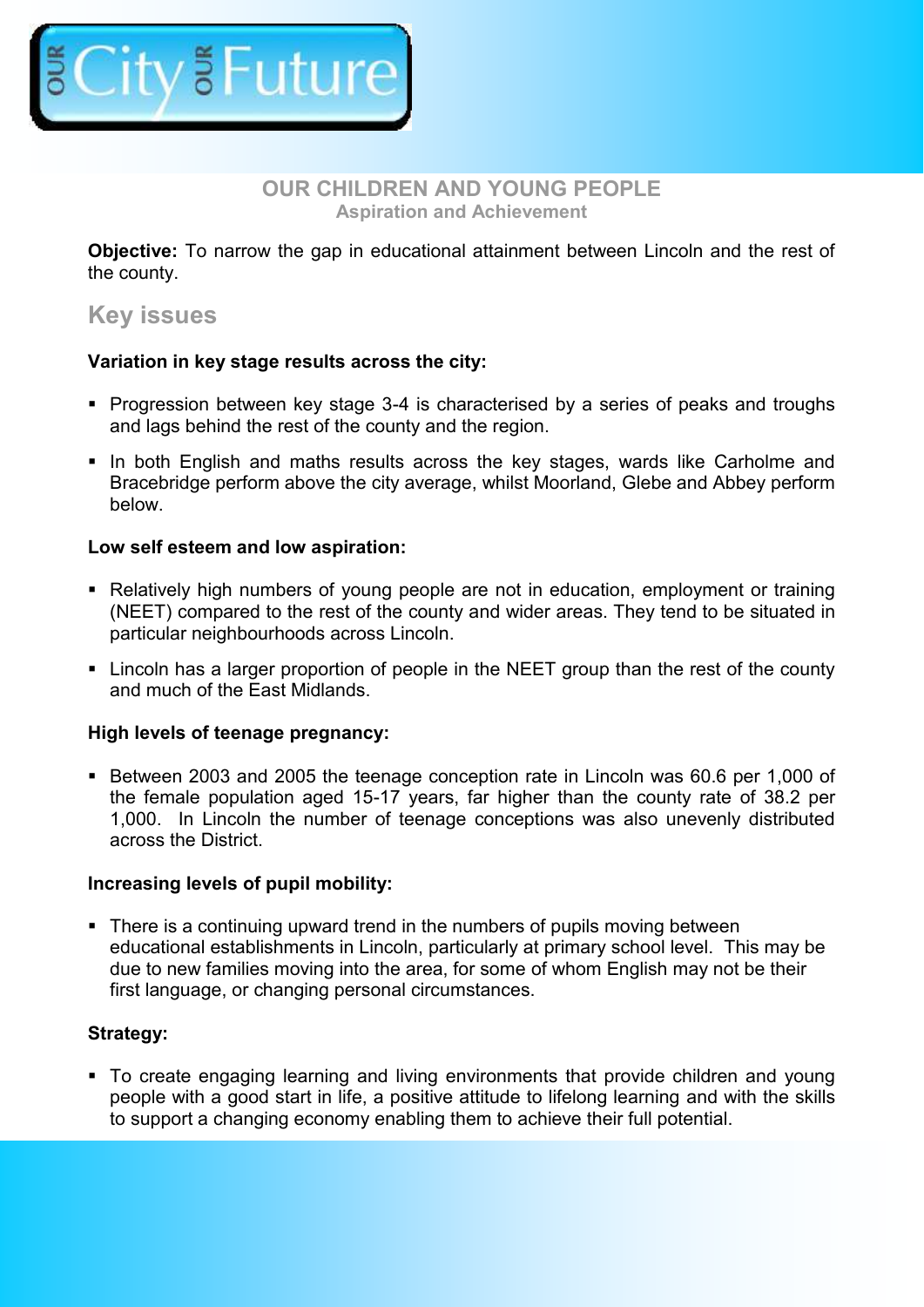

- There is a need to provide quality educational infrastructure in response to the needs of existing residents and proposed new communities.
- The University has proposals for development and expansion.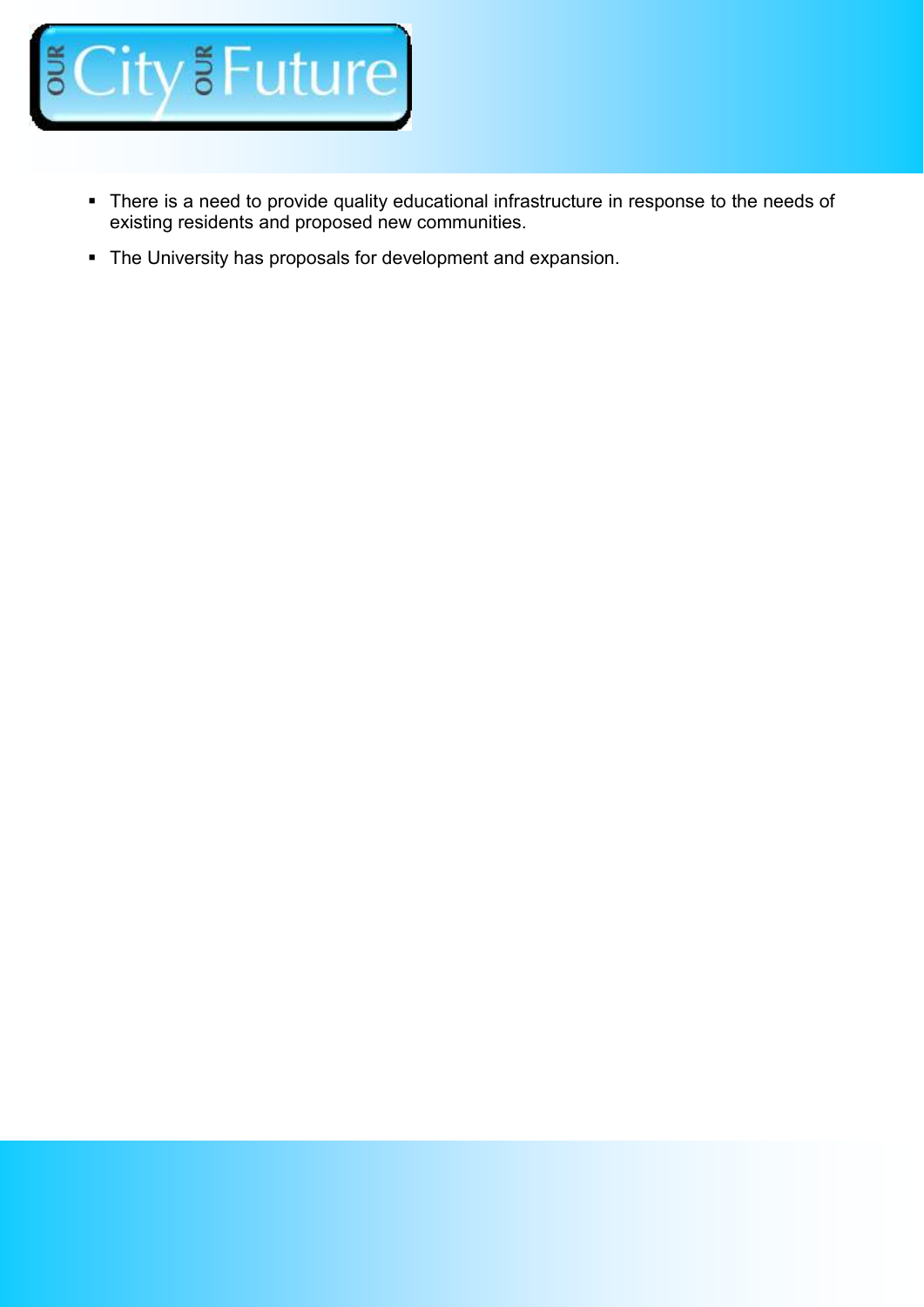

### **OUR HEALTH Health Inequalities**

**Objective:** To increase life expectancy across Lincoln and narrow the gap with the rest of the UK by reducing premature deaths.

#### **Current position:**

#### **Wide variations in male and female life expectancy**

- Lincoln's mortality rate is consistently higher than the county and national average for every year since 1997.
- There are particular problems with circulatory disease; during 2004-2006 Lincoln had 25% more deaths due to this disease than the county average. Cancer is also a primary cause of death in Lincoln.
- Whilst male life expectancy is beginning to improve in Lincoln, progression in female life expectancy is patchy. On average a male in Lincoln lives to 73.7 years whilst in Lincolnshire he will live to 77.1. The average female lives to 78.6 years in Lincoln compared to 81.2 in Lincolnshire.

#### **Life style issues**

- It is estimated that almost 1 in 3 adults in Lincoln are obese and less than 1 in 5 eat healthily.
- The death rate from smoking and premature deaths from heart disease and strokes are above the national average.
- The Sports England survey 2005-2006, found that participation in regular exercise (3 days a week for 30 minutes, moderate intensity) in Lincoln was equivalent to the national average at 21.2%. However this does not necessarily mean that participation was equal throughout the district.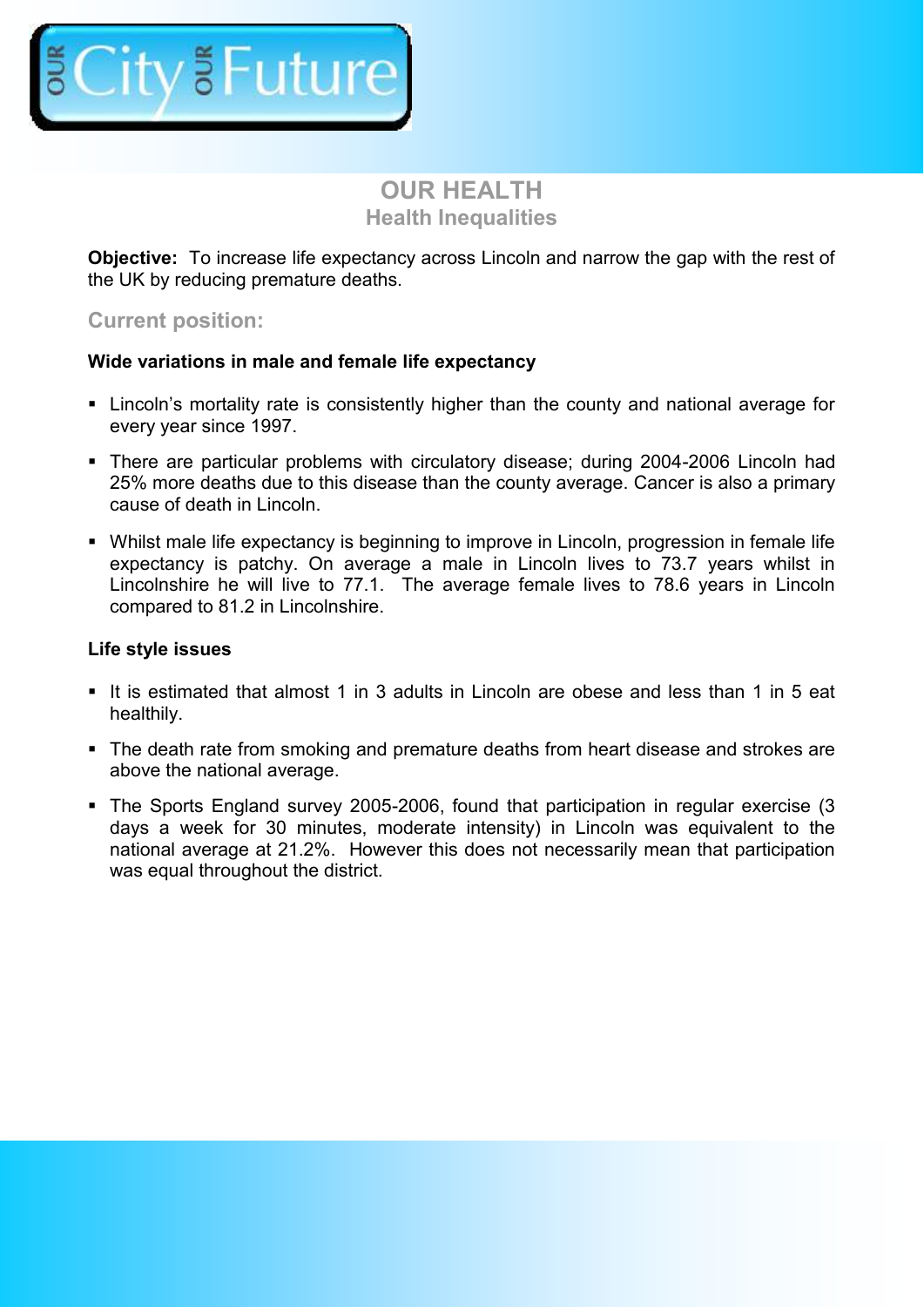

**High levels of the working age population are claiming Incapacity Benefit or severe Disablement Allowance**

• There is a substantial pool of Lincolns working age population who are out of work due to long-term health problems. For example, in May 2007 7.8% of Lincoln's working age population were claiming Incapacity Benefit, compared to a lower 6.6% in the East Midlands overall and 7.2% across Great Britain. This has an impact on both economic sustainability and health care provision.

#### **Strategy:**

• Focus on the prevention of ill-health and increase life expectancy by delivering a good public health service, a healthy environment and promoting healthy life styles for all of Lincoln's residents, ensuring services are accessible and tailored to meet individual needs.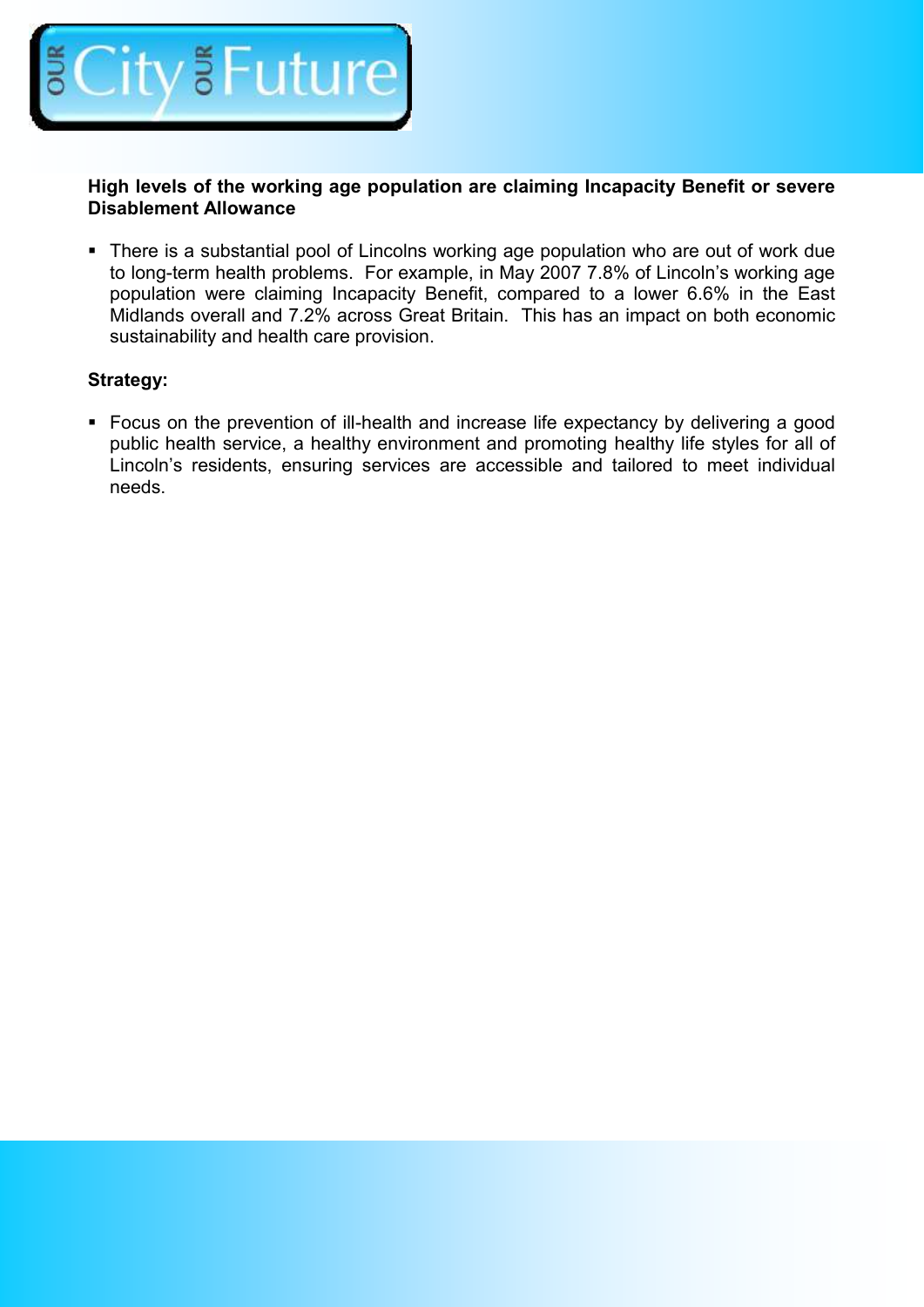

## **OUR ECONOMY Sustainable Economic Growth**

**Objective:** Creating a strong and diverse economy by increasing levels of investment and driving the growth of key sectors to benefit those who work in the city and increase opportunities for all the city's residents.

#### **Current position:**

#### **Unemployment rate that is above the county and regional average**

 Lincoln's unemployment rate has remained fairly static, with only a 1% increase from September 2006- September 2007 compared to 3% in Lincolnshire. However the unemployment rate still remains the highest in the county at 3.1 compared to 2.0 for the county. There are particularly high numbers of people claiming health related benefits in the city (see health section).

#### **A large pool of low skilled workers**

 The 2001 census highlighted that Lincoln had a far higher percentage of adults with lowlevel qualifications than the average for Great Britain, with 48.7% and 43.9% respectively. On the other hand, 20.4% of the working age population in Britain held higher-level qualifications, whilst this was true of only 14.6% of Lincoln's working age population.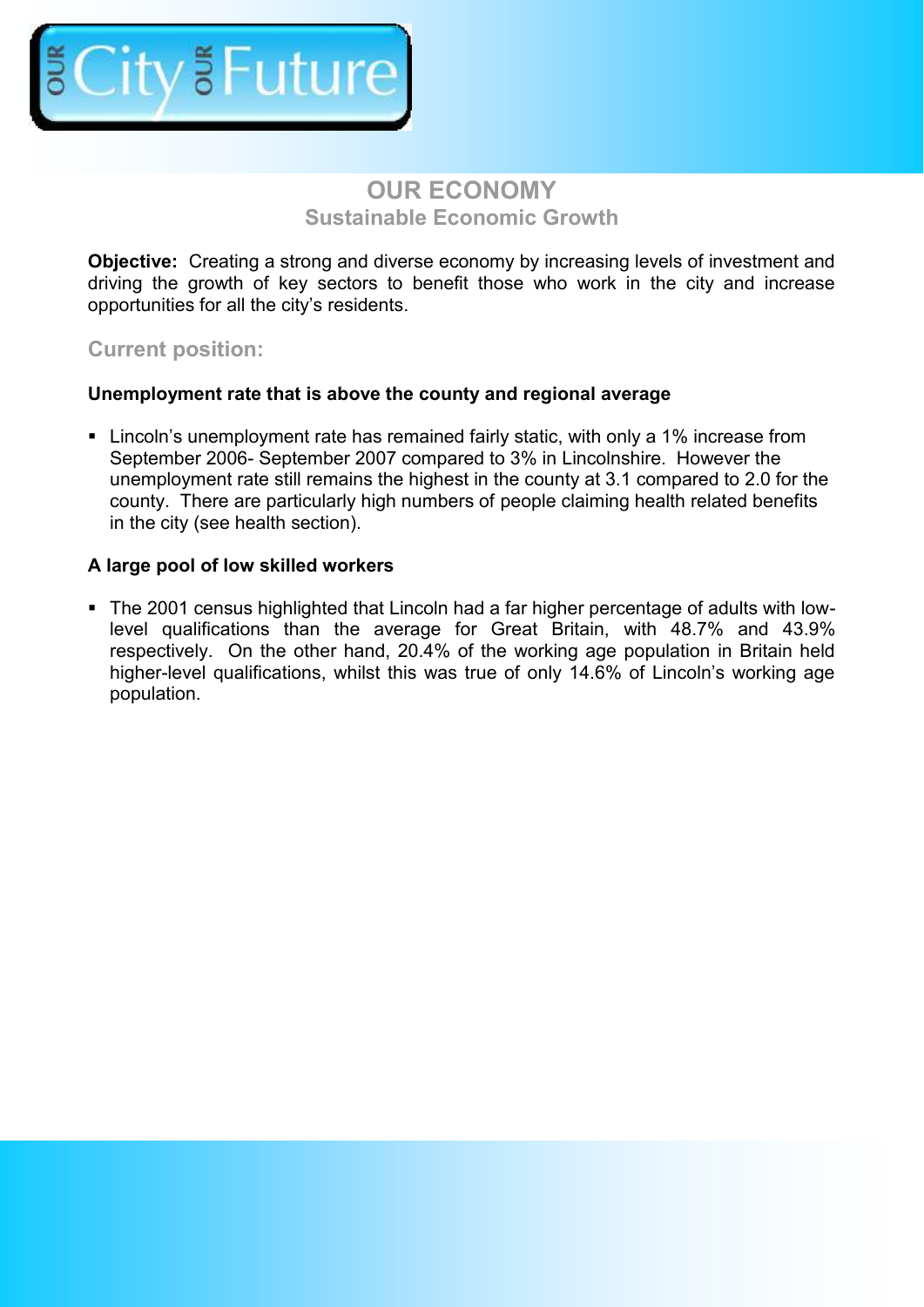

#### **An economic structure that perpetuates low paid positions**

 There has been a lack of inward investment into the city currently Lincoln's single largest employment sector is the wholesale and retail trades. This accounts for 21.7% of the workforce and over 11, 235 employees. In the regional and national context this figure is comparatively high and workers tend to be lower paid due to the lower skills required and a predominantly part time and temporary nature of employment.

#### **Strategy:**

- Lincoln should retain existing investment and key employers as well as attracting new investment to create a prosperous and sustainable economy. Driving the growth of key sectors including creative industries, knowledge based innovation, environmental technologies and high value engineering and manufacturing. This can deliver a wide range of employment opportunities that require a wide range of skills, promote ambitions and incomes, and that attracts graduates.
- Lincoln is one of the main service centres for Lincolnshire in terms of jobs, retail and leisure. The city's Travel to Work population is 300,000, therefore there is a need for our city centre infrastructure to be regenerated in order to provide and support the needs of Lincoln's residents and the wider area.
- The development of key urban extensions will create employment opportunities for new and existing communities in both construction and establishment phase. It is important to link local people into job opportunities developing and delivering programmes which prepare people for the type of jobs created.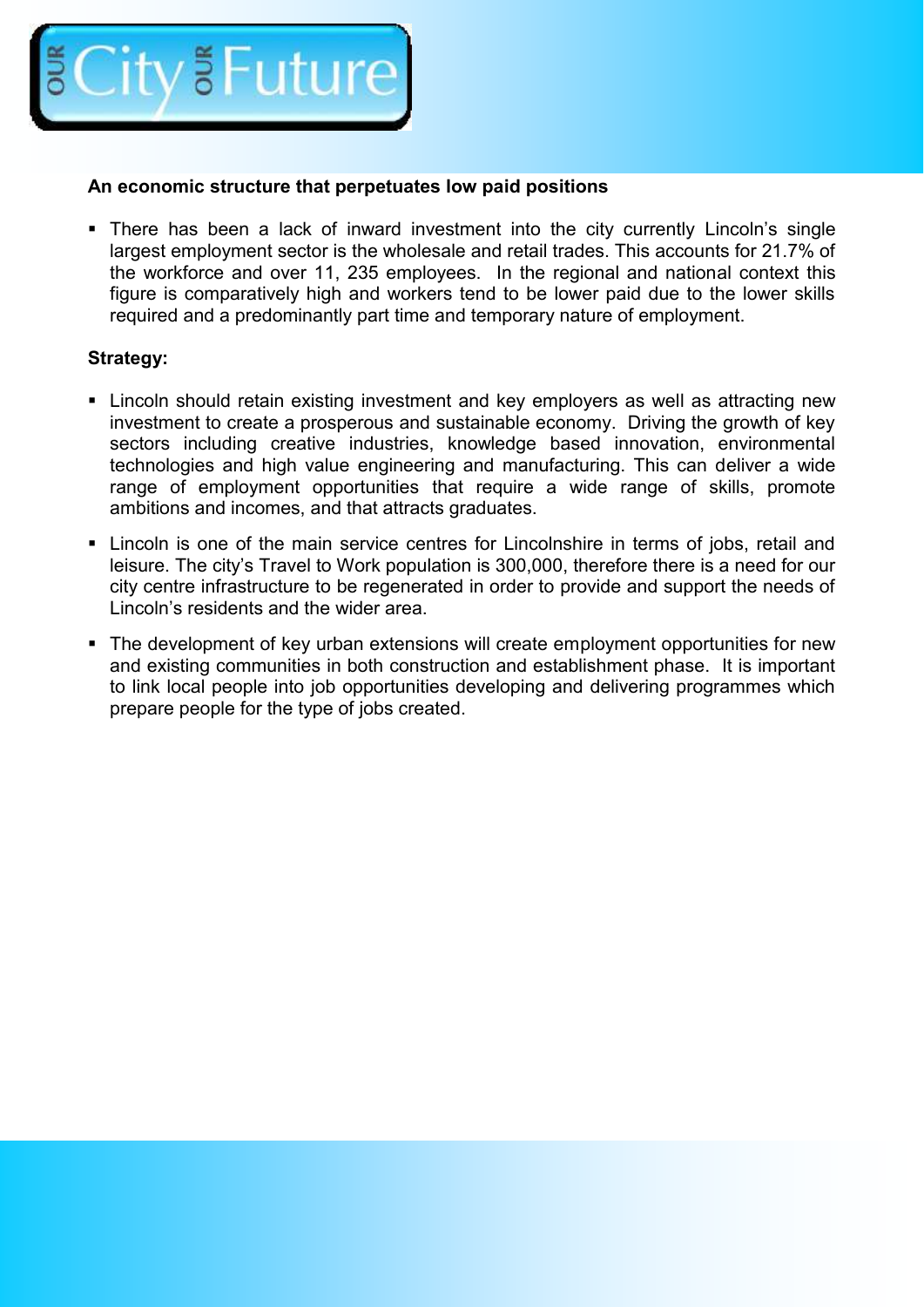

## **OUR SAFETY Crime and Community Safety**

#### **Objective:** To reduce overall crime and tackle the fear of crime.

#### **The situation at present:**

#### **Fall in overall crime rates**

- The British crime survey shows a decrease of 57 offences between 06/07 compared to 05/06.
- Although common assault has risen substantially in the last year, particularly in Carholme and Abbey wards.
- The distribution of crime across Lincoln has remained static over the past 3 years.

#### **Increasing incidents of alcohol related violent crime**

 There is a high concentration of alcohol related violent crime in the city centre associated with the cities night time economy.

#### **A growing fear and perception of crime in local communities**

 There are hot spots of anti-social behaviour in specific neighbourhoods, fuelling residents negative perceptions of the local area.

#### **Strategy:**

- Establishing safer and stronger communities to deal with issues of crime at a neighbourhood level.
- The design of new developments will consider how they can minimise crime and encourage safer communities.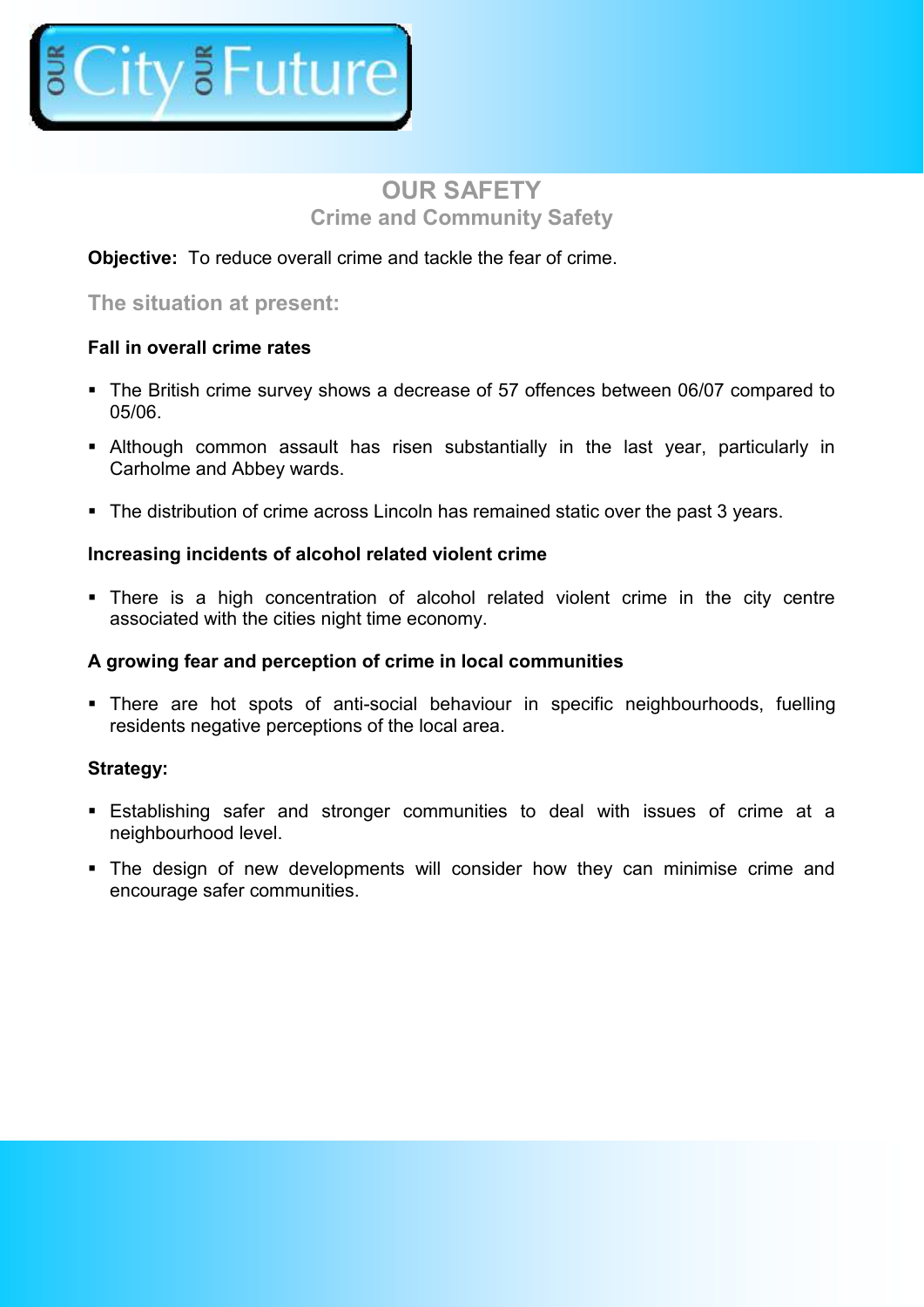

## **OUR ENVIRONMENT Climate Change and Environmental Sustainability**

**Objective:** To protect and enhance a high quality environment for use by existing and future communities, responding particularly positively to the issue of climate change, through the provision of, access to and experience of quality landscapes, places for nature, leisure and recreation and environmentally sustainable developments in the interest of the health, education and quality of life of residents.

**Current position:**

#### **Climate change:**

- Climate change is a global issue which is likely to have far reaching implications for the future Communities of Lincoln in terms of increased flooding incidents, threats to the security of energy, water, food and land supply as well as local changes to biodiversity habitats and species. To minimise the impact for the future communities of Lincoln there is a need to address climate change related issues and to promote a positive response to the understanding of, adaptation to and mitigation against the effects of climate change.
- City of Lincoln Council and Lincoln LSP are fully committed to the Nottingham declaration on climate change, and the need to develop local action plans, reduce greenhouse gas emissions, assess risks associated with climate change and monitor and publicise progress.

#### **Energy Management:**

- There is currently a national target to reduce national carbon dioxide emissions by 60% by 2050.
- The Nottingham Declaration requires a commitment for the city to target a reduction in carbon dioxide emissions.
- The finite and predominantly imported nature of Lincoln's current energy supply represents a risk in terms of future energy affordability, reliability and accessibility. There is a need to minimise this risk through the provision of more secure energy supplies, including increasing the use of UK generated energy and locally generated energy which either feed into the national grid or are distributed locally through decentralised supply networks.

#### **Flood Risk and Water management:**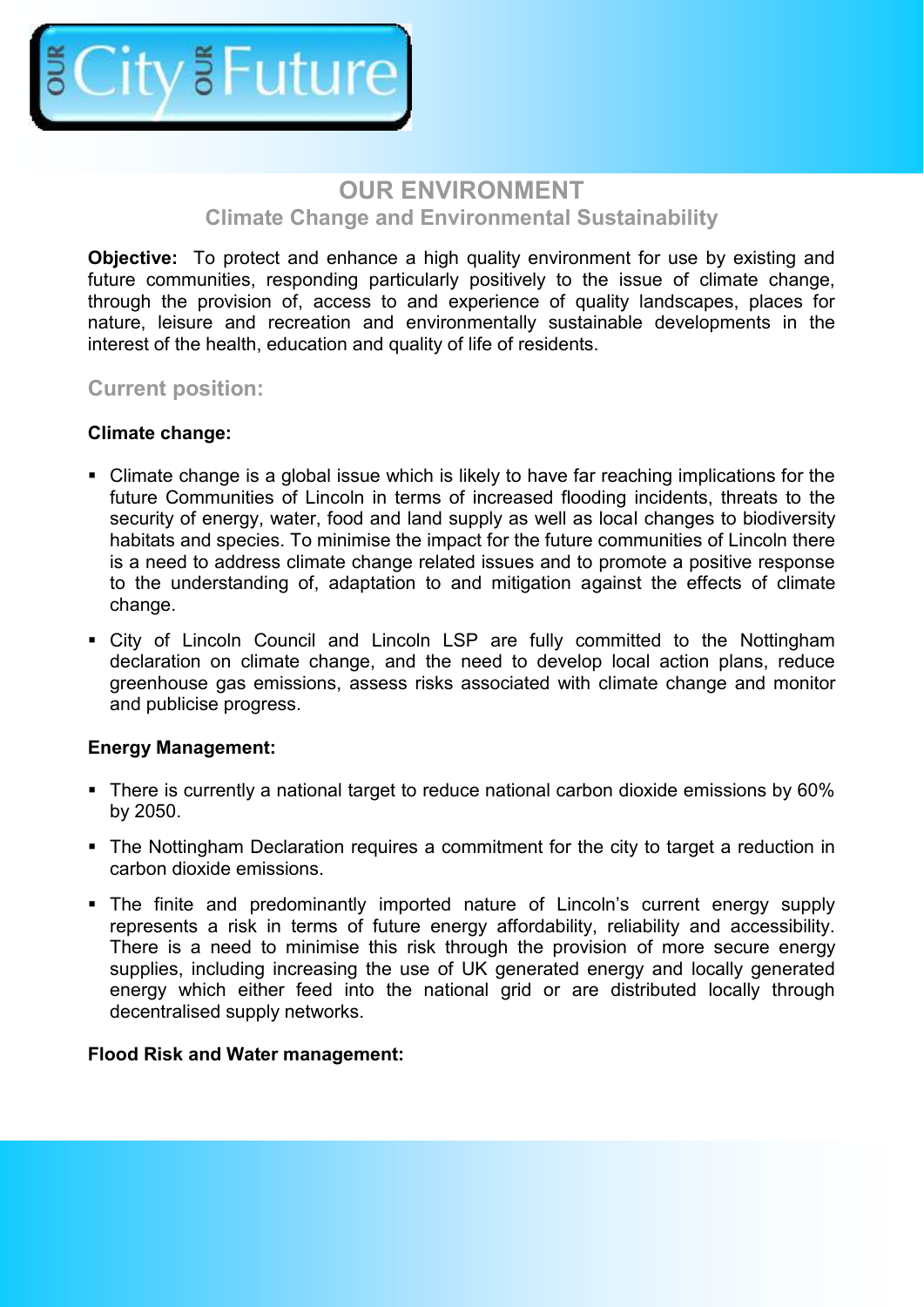

- The city of Lincoln is currently defended against flood risk to an adequate standard. However, the impacts of climate change are likely to increase this risk and there is a need to ensure its management to an acceptable level.
- The effects of climate change may also lead to water shortages which, in addition to the need to for the city to grow, will put increasing pressure on existing water service infrastructure such as water supply and sewage systems. There is a need to manage this risk effectively.

#### **Waste Management/recycling:**

 The waste the city produces has traditionally been buried in landfill sites. Due to the limited availability of land and the associated production of greenhouse gasses the need to minimise the current annual landfill rates has been recognised. The strategy to reduce landfill calls for the need to minimise, reduce, reuse and recycle the waste produced by the people of Lincoln.

#### **Community Green Lifestyle choices:**

 The role of communities and the individual is an important element in addressing the climate change issue. There is a need for communities to understand the environmental lifestyle choices available to them and their implications. Education and engagement with the issues will help develop this understanding.

#### **Sustainable Transport and Access networks:**

- Like most Cities traffic congestion and road safety issues need to be addressed, the opportunities to minimise car use are potentially greater in the city than in the surrounding rural locations due to the proximity of Services and employment opportunities to local communities.
- Car ownership in the city is low, 33% of households in Lincoln do not own a car or van, compared to 24% in the East Midlands as a whole. Extending and improving Lincoln's sustainable access network ie. Public transport provision, cycle routes, public footpath and bridle networks will provide better accessibility, leisure and health benefit opportunities for both car and non car owners alike.
- $\blacksquare$  On 29<sup>th</sup> February 2008 the city of Lincoln became an air quality management area. This was a response to the high levels of pollution at a number of road traffic junctions across the city.

#### **Biodiversity:**

• The city has approximately 610 hectares of accessible natural green space supporting a broad range of habitats and species from grasslands, woodlands, rivers and standing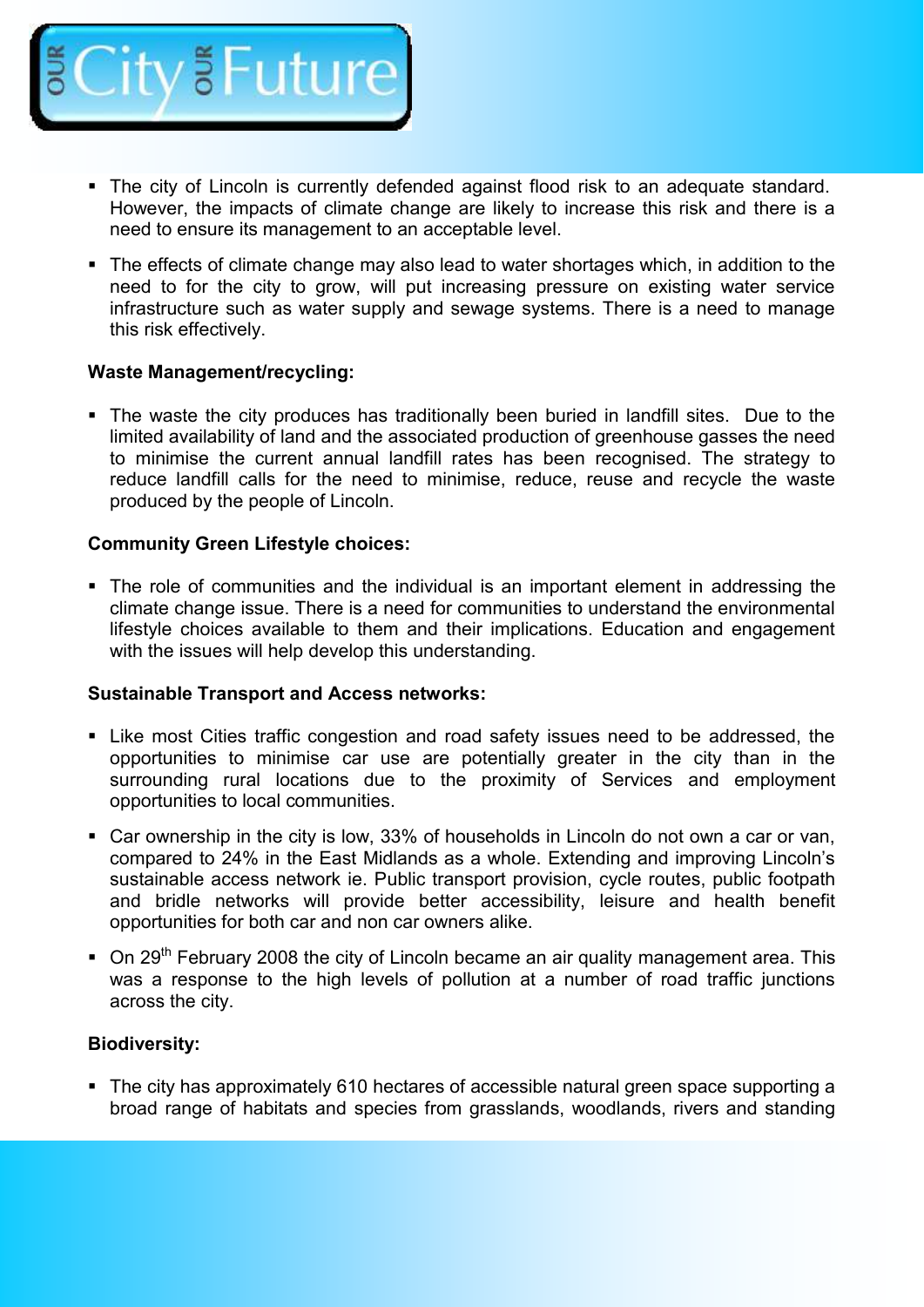

water. These have been identified in more detail in a Biodiversity Action Plan for the city.

#### **Green Infrastructure:**

In Lincoln at present there are three commons, an estimated 15 parks (three of which are Registered Historic Parks) and gardens, 31 play areas, 13 civic squares and spaces, 37 outside facilities for sport, as well as a range of natural areas including two designated Site of Special Scientific Interest, Local Nature Reserves, the river and drainage corridors and woodlands. Lincoln Communities also have opportunities for good access to facilities in adjacent Districts as well as the surrounding open countryside. All these contribute to the Green Infrastructure of the city and provide the places for communities to experience and enjoy formal and informal recreation. Issues in some facility provision shortfalls, quality and Accessibility need to be addressed.

#### **Heritage/archaeology:**

- The Heritage Record for Lincoln in terms of information and research is nationally renowned.
- Lincoln has 11 Conservation areas and a range of listed buildings.

#### **Landscape and cultural Character:**

- The topography, rural location, historic social and physical development has provided Lincoln with a range of Townscape characteristics, some of which are unique to Lincoln. An assessment of Lincoln's Townscape has identified approximately 160 character areas to date.
- To ensure that the city is environmentally sustainable to the highest achievable levels which includes the application of proven environmental technologies and energy efficiency.

#### **Strategy:**

 To ensure open space is accessible to all to promote healthy and inclusive neighbourhoods whilst raising awareness of our commitment to environmental sustainability and reducing the impacts of climate change.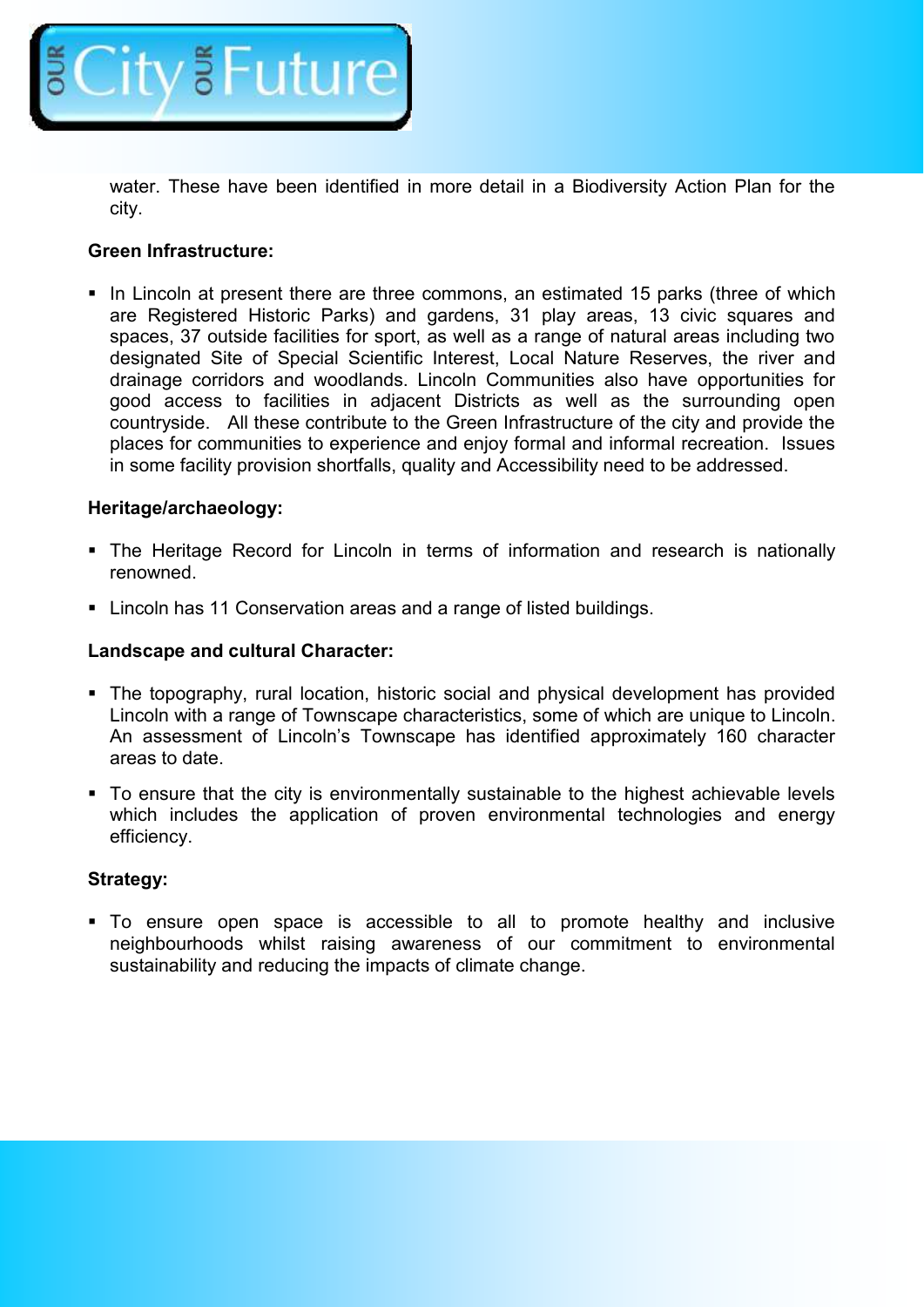

## **OUR CITY Our Place**

We have identified the priorities and the issues that need to be addressed within the city and outlined the strategy for improvement which will need to take place at 3 levels.

It is clear that the city has areas of severe social deprivation marked by poor health, low levels of education, high levels of worklessness and other problems. Lincoln has the largest concentration of deprivation within Lincolnshire, including communities that rank amongst the worst 10% nationally. Affordable housing, neighbourhood regeneration and sustainable growth are key requirements for improving the city and its quality of life.

#### **Our City Our Place:**

- Our place-shaping role requires that all strategies developed for the city whether at a neighbourhood, citywide or sub regional level consider the vision for improvement.
- Through a place centred approach and clear priorities we can address the issues holistically and improve the Lincoln's quality of life.

The creation of new places, through sustainable urban extensions such as the Western Growth Corridor will provide the opportunity to improve the quality of life for all Lincoln's residents. Harnessing sustainable growth will improve the city through providing affordable housing and increasing job opportunities. Through a place making approach we can ensure that this growth benefits all residents of the city and will contribute to Lincoln's unique sense of place.

The only way we will be able to achieve the vision set out here is for all partners to work together whether at strategic county or sub-regional level or at the neighbourhood level in terms of direct service delivery.

*The challenge to all partners is to identify what their unique contribution is and what we each going to do to ensure delivery of the city we would like to see in the future.*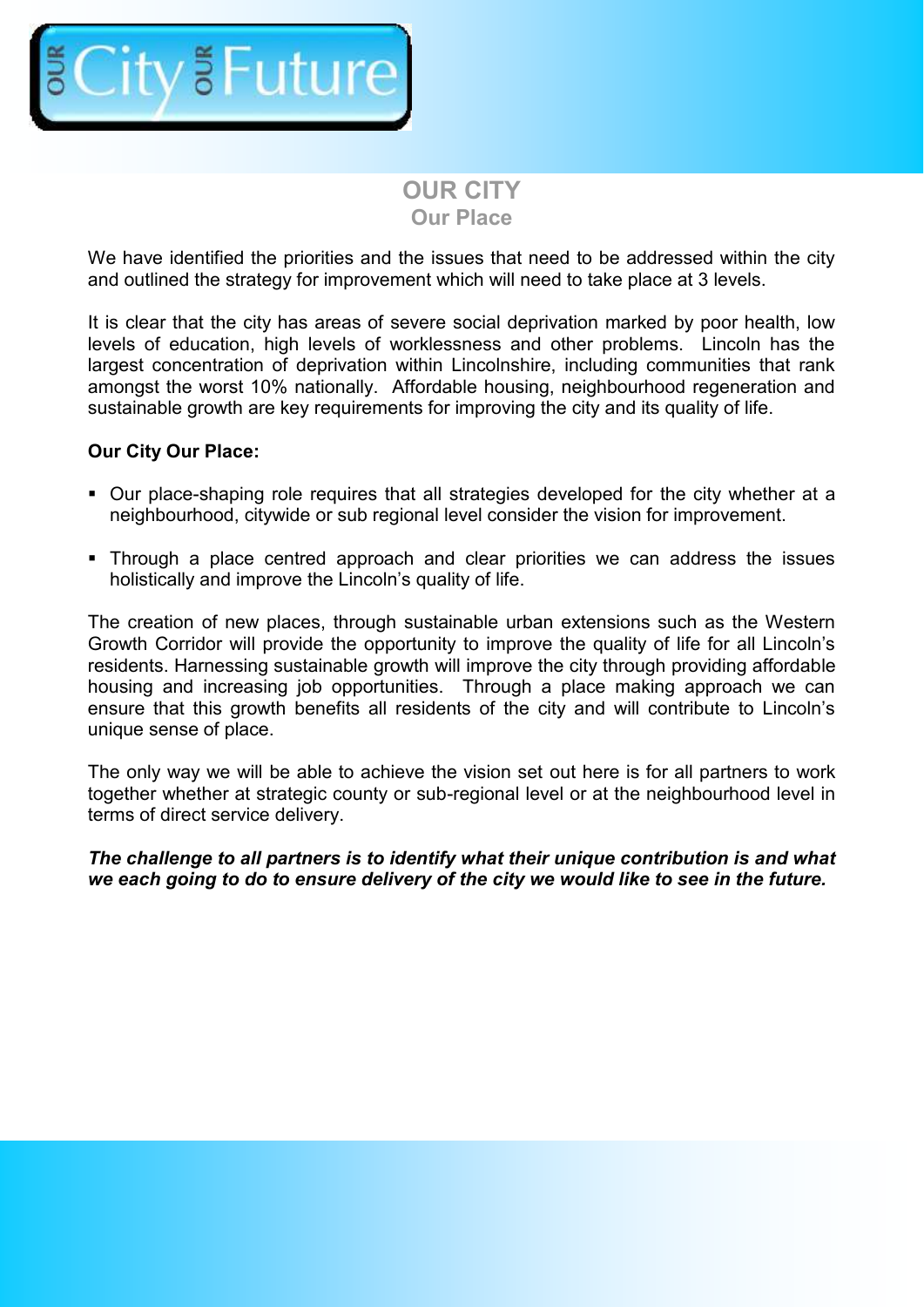

#### **What Next?**

Each priority will be supported by rolling delivery plans detailing the outcomes, targets and partnership actions as well as how performance will be measured and managed. This strategic approach will also be incorporated into the City of Lincoln Council's process for the preparation of the statutory development plan, which will show how the Government's growth agenda can be achieved whilst tackling the existing needs of Lincoln.

The strategy and delivery plans set out how Lincoln will contribute to the delivery of the countywide, Lincolnshire Sustainable Community Strategy and Local Area Agreement. Lincolnshire's overall vision provides a long-term focus for partners across the county working together and with regional and national government to ensure a sustainable future for Lincolnshire. Its overall emphasis is the excellent quality of life and associated lifestyle Lincolnshire offers focussing on five key themes:

- **Strong Communities.**
- Opportunities for good health.
- People are connected.
- Strong diverse economy.
- **Making the best use of our environment.**